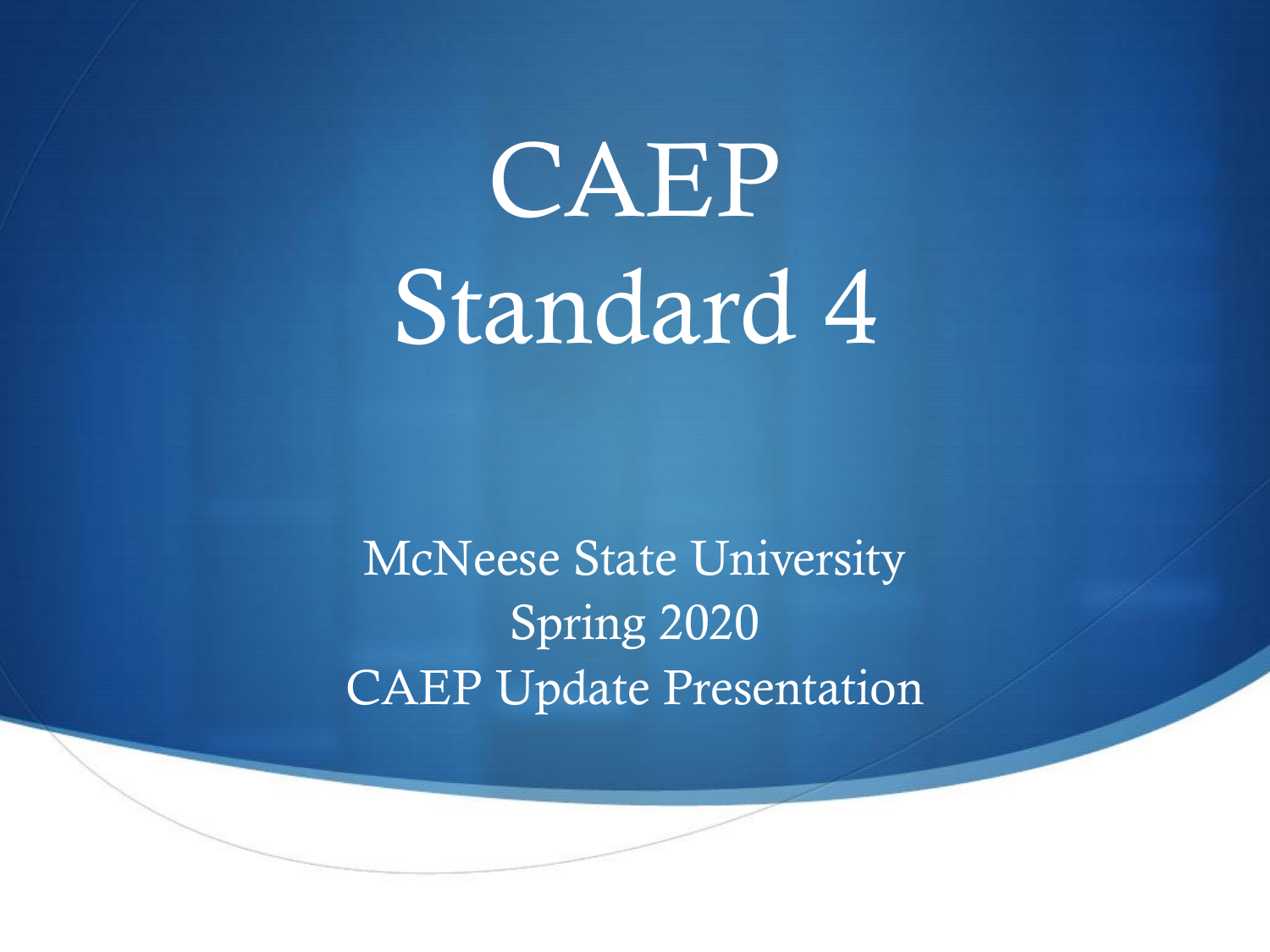# InTASC Standards

### The Learner and Learning

- $\star$  Standard 1-Learner Development
- $\star$  Standard 2-
- Learning Differences
- $\star$  Standard 3-
- Learning Environments
- Content Knowledge
	- $\star$  Standard 4-
	- Content Knowledge
	- $\star$  Standard 5-Application of Content

 $\star$  Instructional Practice

- $\star$  Standard 6-
- Assessment
- $\star$  Standard 7-
- Planning for Instruction
- $\star$  Standard 8-
- Instructional Strategies
- $\star$  Professional Responsibility
	- $\star$  Standard 9-

Professional Learning and Ethical Practice

 $\star$  Standard 10-

Leadership and Collaboration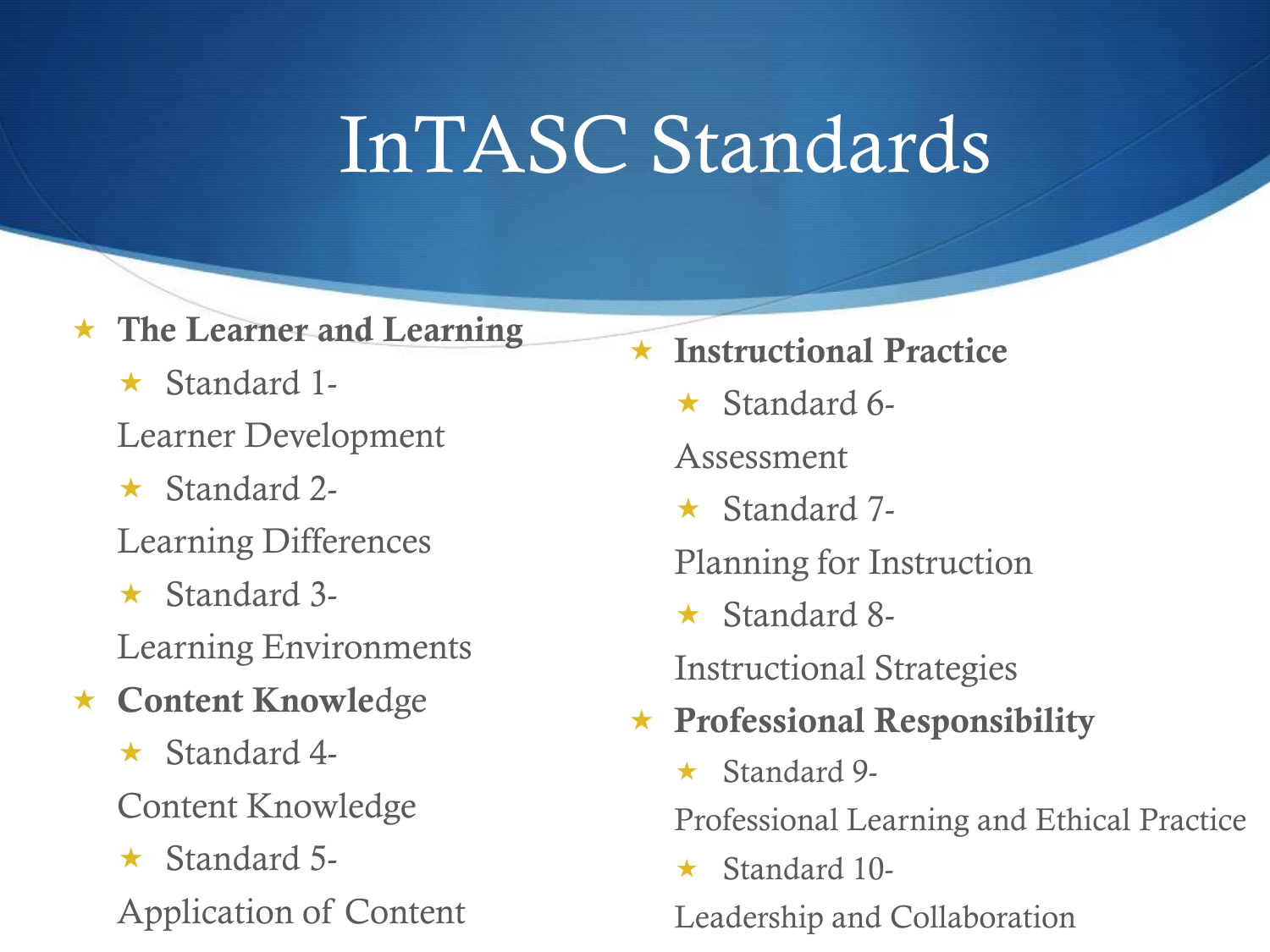## Standard 4

The provider demonstrates the impact of its completers on P-12 student learning and development, classroom instruction, and schools, and the satisfaction of its completers with the relevance and effectiveness of their preparation.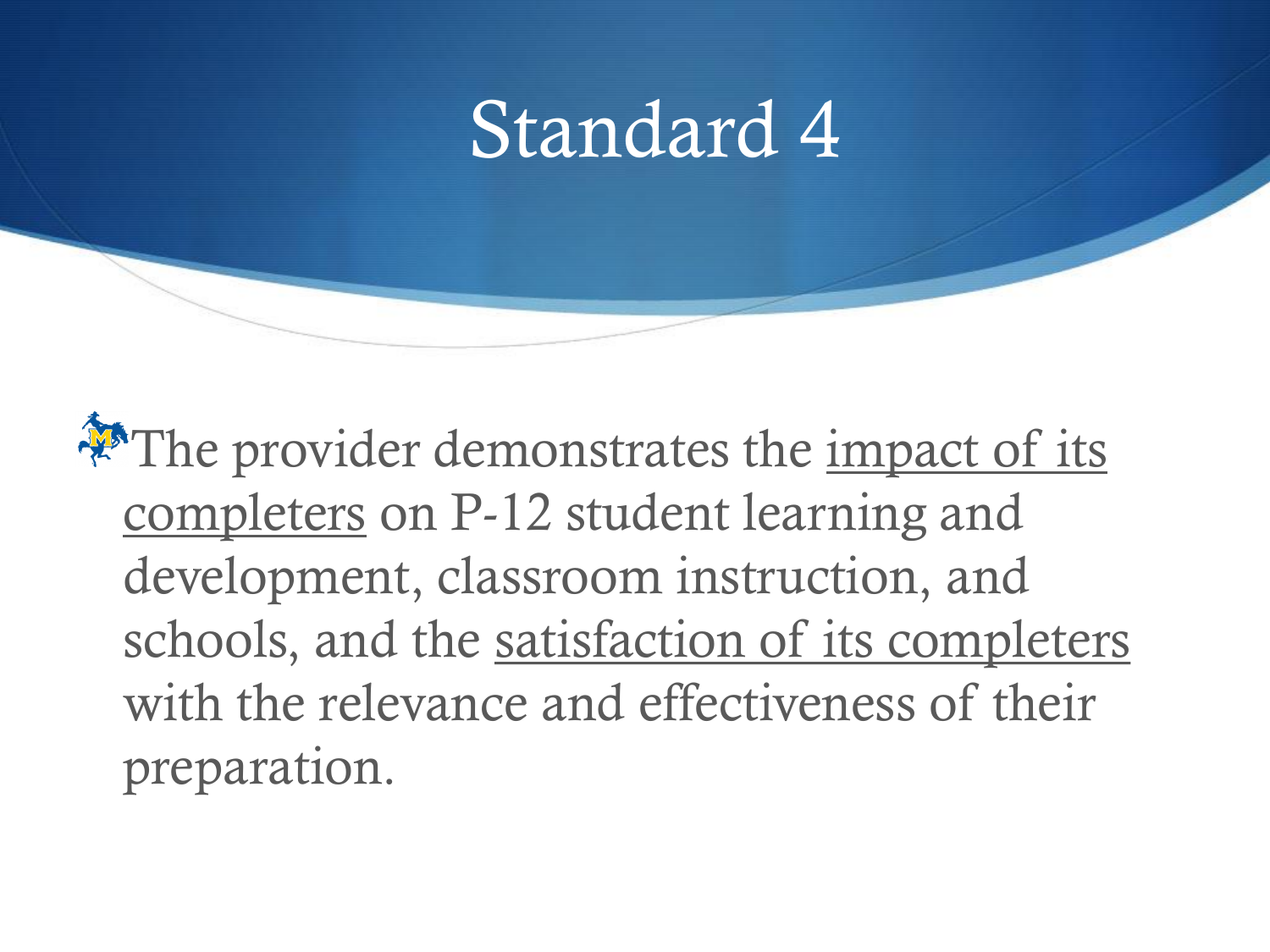# 8 Annual Reporting Measure

### Program Impact:

- $\star$  P-12 student learning/ development
- **★ Observations of** teaching effectiveness
- Employer satisfaction
- Completer persistence
- Program Outcome and Consumer Information:
	- ★ Completer or graduation rates
	- $\star$  Licensure rate
	- $\star$  Employment rate
	- $\star$  Consumer information, including students loan default rate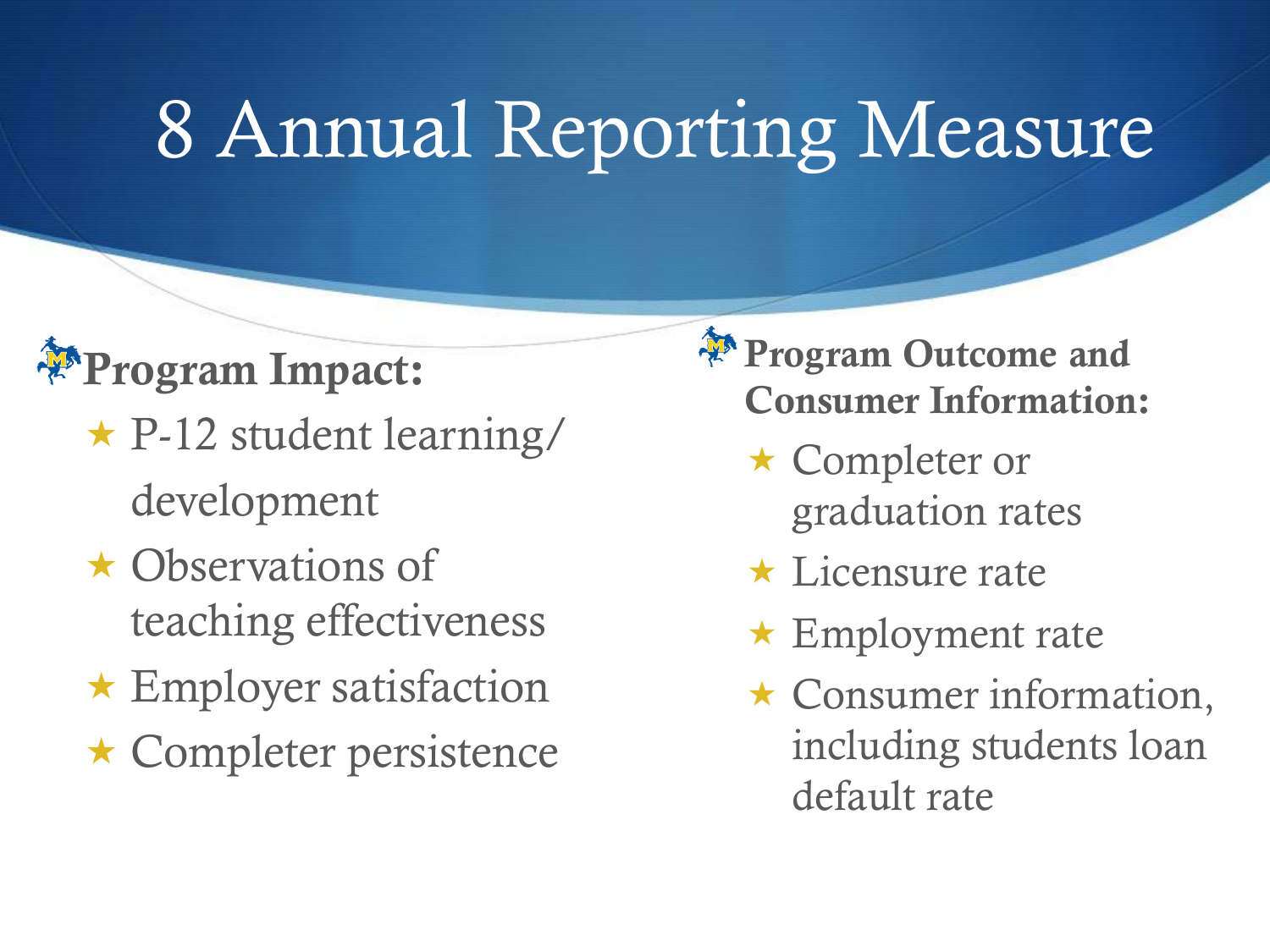# Louisiana Department of Education Expectations







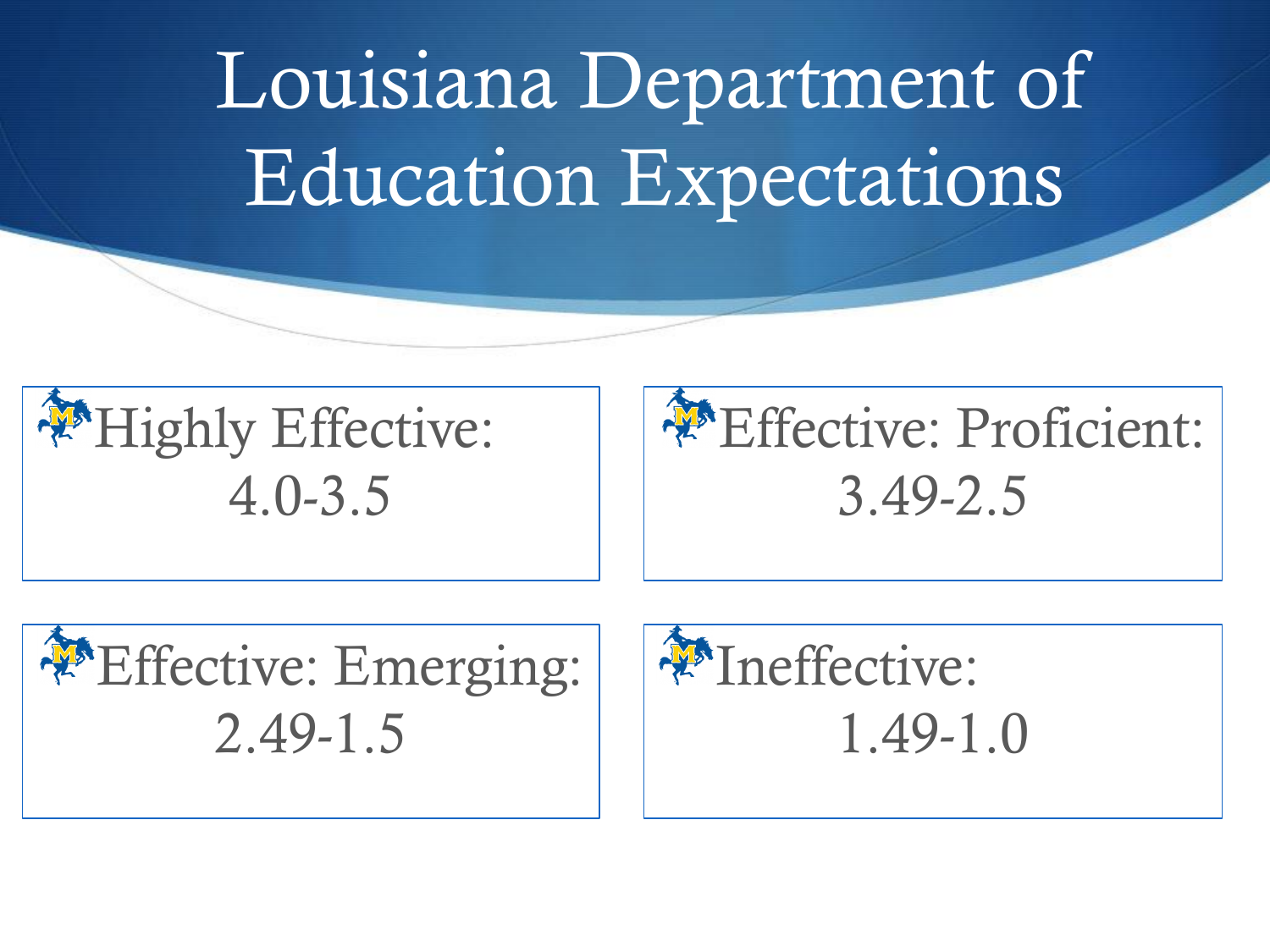# Impact of P-12 learning and development (CAEP 4.1)

Louisiana Board of Regents statement: "Due to discrepancies found in data used to calculate Growth in Student Learning Scores and Compass Teacher Evaluation Scores for new teachers completing individual teacher preparation programs, it was not possible to release 2019 Teacher Preparation Data Dashboards or create a 2019 Teacher Preparation Fact Book. Please go to the USDE Title 2 website at [https://Title2.ed.gov](https://nam04.safelinks.protection.outlook.com/?url=http://title2.ed.gov/&data=02%7C01%7Csusannah.craig@laregents.edu%7Cfb8e0f02e95a46e8404908d7eb847605%7Cf25b5cd527d2486caf8c5615675d2554%7C0%7C0%7C637236826464063263&sdata=fMy0sJ4iJjkj83T+k/kUHR4kjS0bh7DbIxBdwn9xgjE=&reserved=0) to locate information about teacher preparation programs pertaining to: listing of programs, number of enrolled candidates, race and gender of enrolled candidates, number of completers, GPA of completers, Praxis passage rates, and other relevant information."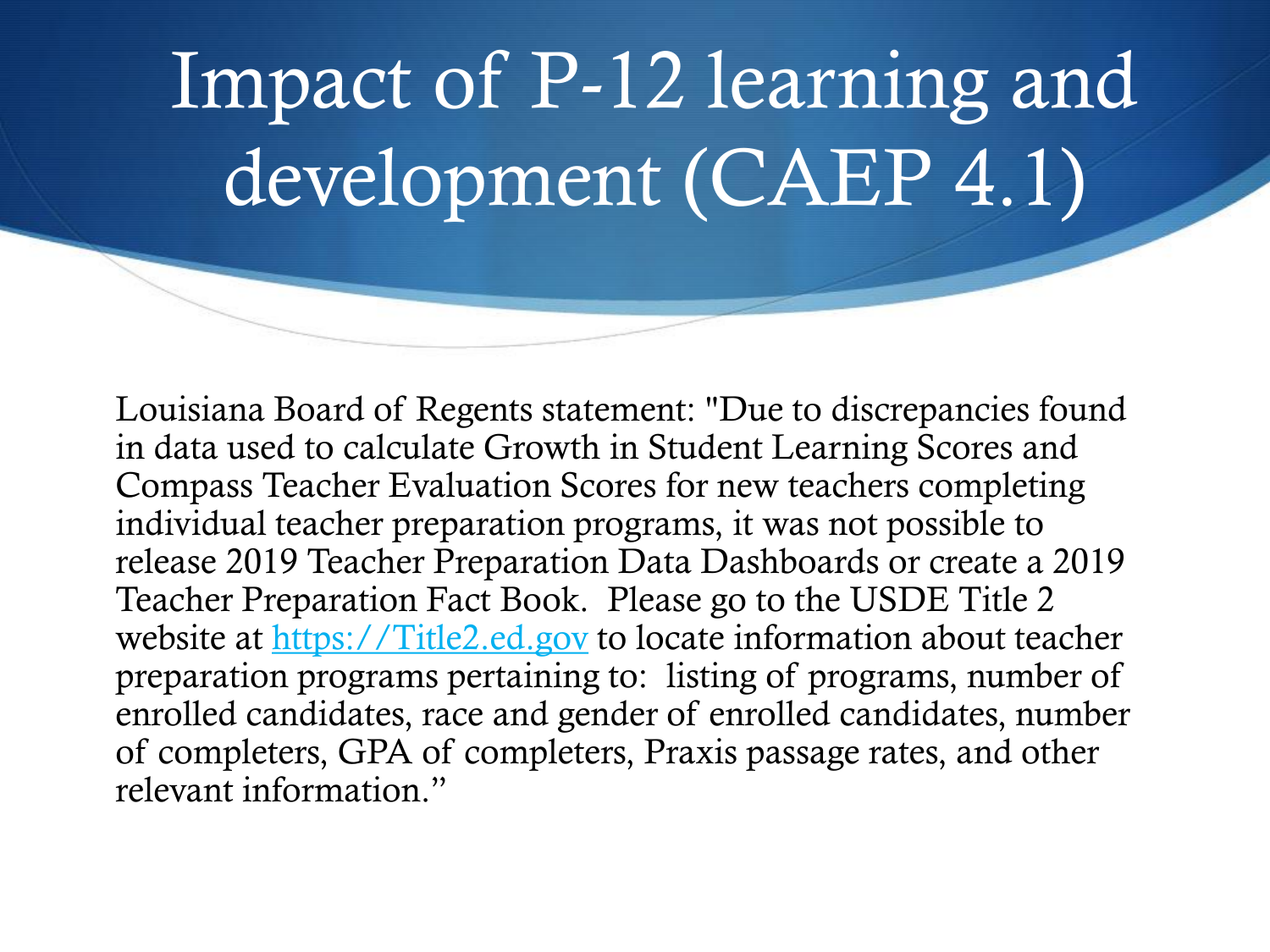# Indicators of teaching effectiveness (CAEP 4.2)

Louisiana Board of Regents statement: "Due to discrepancies found in data used to calculate Growth in Student Learning Scores and Compass Teacher Evaluation Scores for new teachers completing individual teacher preparation programs, it was not possible to release 2019 Teacher Preparation Data Dashboards or create a 2019 Teacher Preparation Fact Book. Please go to the USDE Title 2 website at [https://Title2.ed.gov](https://nam04.safelinks.protection.outlook.com/?url=http://title2.ed.gov/&data=02%7C01%7Csusannah.craig@laregents.edu%7Cfb8e0f02e95a46e8404908d7eb847605%7Cf25b5cd527d2486caf8c5615675d2554%7C0%7C0%7C637236826464063263&sdata=fMy0sJ4iJjkj83T+k/kUHR4kjS0bh7DbIxBdwn9xgjE=&reserved=0) to locate information about teacher preparation programs pertaining to: listing of programs, number of enrolled candidates, race and gender of enrolled candidates, number of completers, GPA of completers, Praxis passage rates, and other relevant information."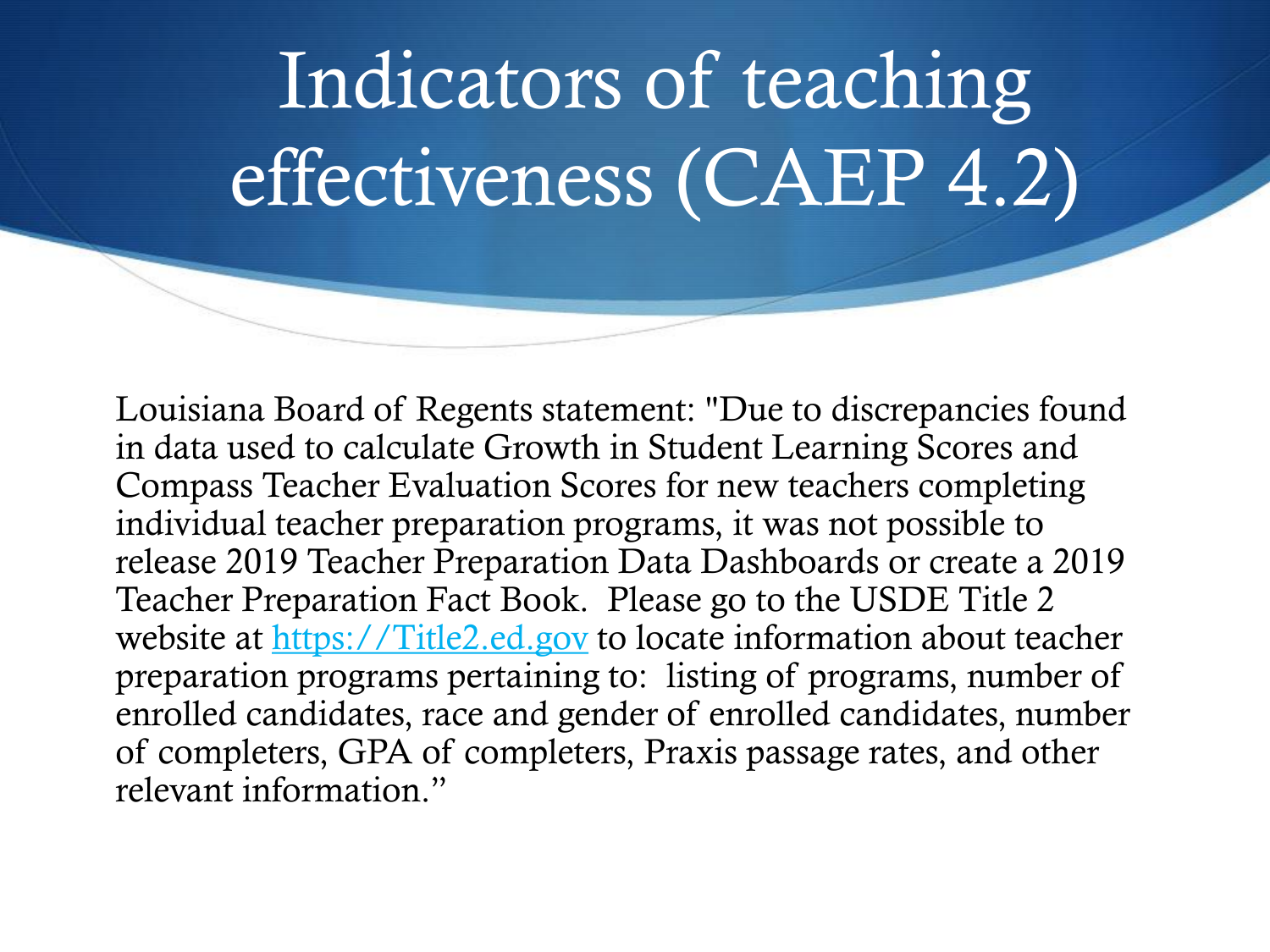

### 2018 Louisiana Fact Book and Data Dash Boards: *Undergraduate*

| Year | <b>Mean Number</b>                                                        | <b>Ineffective</b> | <b>Effective:</b><br>Emerging                               | <b>Effective:</b><br><b>Proficient</b> | <b>Highly</b><br><b>Effective</b> |  |  |  |  |  |
|------|---------------------------------------------------------------------------|--------------------|-------------------------------------------------------------|----------------------------------------|-----------------------------------|--|--|--|--|--|
|      | <b>Compass Student Growth (SLT/VAM) (CAEP 4.1)</b>                        |                    |                                                             |                                        |                                   |  |  |  |  |  |
| 2016 | $3.4(n=446)$                                                              | $3\%$              | $7\%$                                                       | 28%                                    | 63%                               |  |  |  |  |  |
| 2017 | $3.4(n=422)$                                                              | $1\%$              | 10%                                                         | 23%                                    | 66%                               |  |  |  |  |  |
| 2018 | $3.4 (n=360)$                                                             | $1\%$              | 10%                                                         | 19%                                    | 70%                               |  |  |  |  |  |
|      | <b>Compass Professional Practice (Observation Evaluations) (CAEP 4.2)</b> |                    |                                                             |                                        |                                   |  |  |  |  |  |
| 2016 | $3.2 (n=446)$                                                             | $1\%$              | 8%                                                          | 62%                                    | 30%                               |  |  |  |  |  |
| 2017 | $3.2 (n=422)$                                                             | $1\%$              | $7\%$                                                       | 55%                                    | 37%                               |  |  |  |  |  |
| 2018 | $3.3 (n=360)$                                                             | $1\%$              | $6\%$                                                       | 48%                                    | 45%                               |  |  |  |  |  |
|      |                                                                           |                    | <b>Compass Final Evaluation (Average of two categories)</b> |                                        |                                   |  |  |  |  |  |
| 2016 | $3.3$ (n=446)                                                             | 3%                 | $6\%$                                                       | 51%                                    | 41%                               |  |  |  |  |  |
| 2017 | $3.4 (n=422)$                                                             | $2\%$              | $7\%$                                                       | 45%                                    | 46%                               |  |  |  |  |  |
| 2018 | $3.4 (n=360)$                                                             | $1\%$              | $7\%$                                                       | 38%                                    | 54%                               |  |  |  |  |  |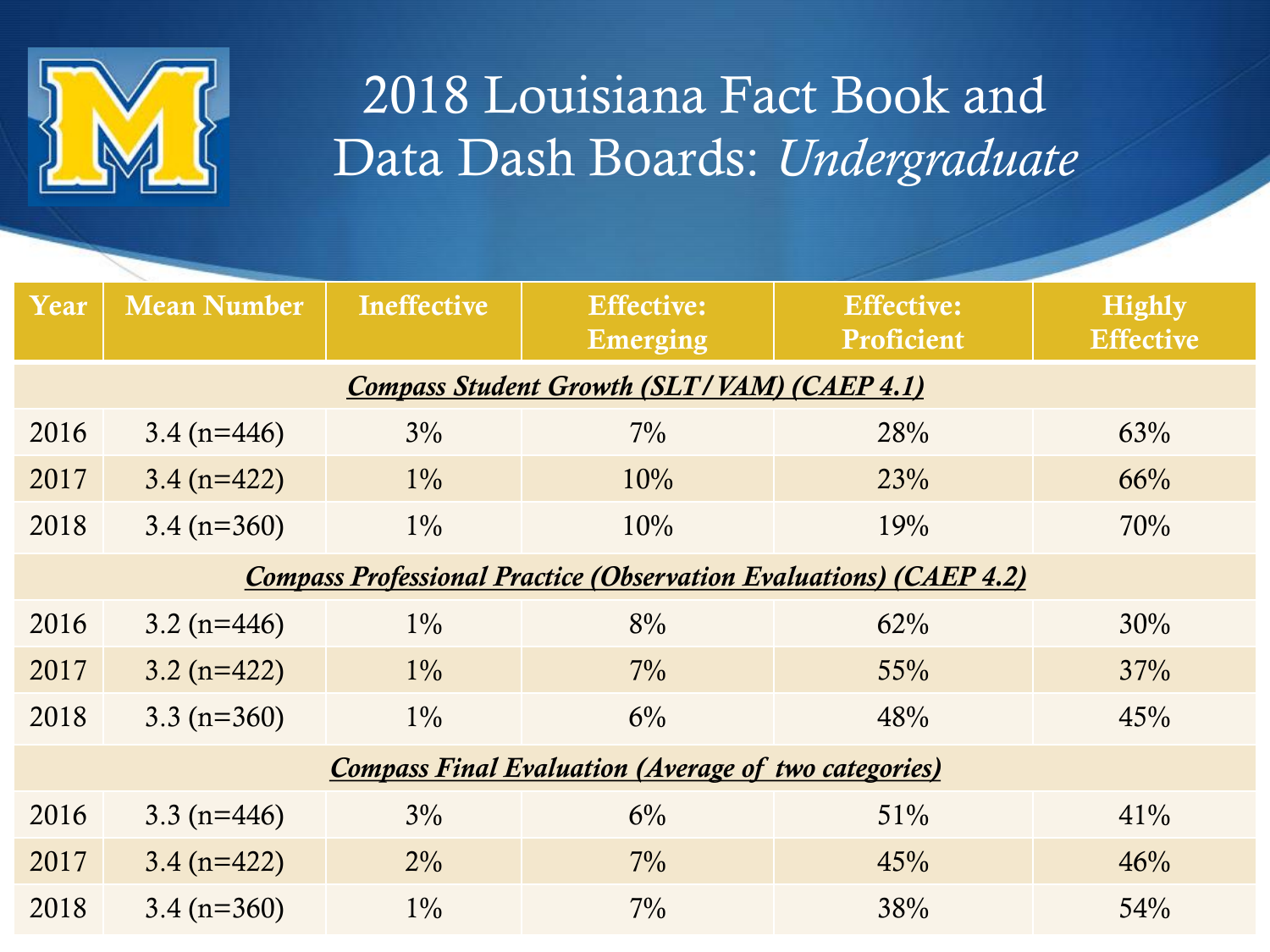

## 2018 Louisiana Fact Book and Data Dash Boards: *Master of Arts in Teaching (MAT)*

| Year | <b>Mean Number</b>                                                        | <b>Ineffective</b> | <b>Effective:</b><br>Emerging                               | Effective:<br><b>Proficient</b> | <b>Highly Effective</b> |  |  |  |  |  |
|------|---------------------------------------------------------------------------|--------------------|-------------------------------------------------------------|---------------------------------|-------------------------|--|--|--|--|--|
|      | <b>Compass Student Growth (SLT/VAM) (CAEP 4.1)</b>                        |                    |                                                             |                                 |                         |  |  |  |  |  |
| 2016 | $3.4 (n=179)$                                                             | $3\%$              | $6\%$                                                       | 27%                             | 64%                     |  |  |  |  |  |
| 2017 | $3.5 (n=120)$                                                             | $1\%$              | $6\%$                                                       | 22%                             | 72%                     |  |  |  |  |  |
| 2018 | $3.6 (n=78)$                                                              | $1\%$              | 8%                                                          | 15%                             | 76%                     |  |  |  |  |  |
|      | <b>Compass Professional Practice (Observation Evaluations) (CAEP 4.2)</b> |                    |                                                             |                                 |                         |  |  |  |  |  |
| 2016 | 3.3 $(n=179)$                                                             | $0\%$              | $7\%$                                                       | 51%                             | 42%                     |  |  |  |  |  |
| 2017 | $3.2 (n=120)$                                                             | $0\%$              | 8%                                                          | 44%                             | 48%                     |  |  |  |  |  |
| 2018 | $3.4 (n=78)$                                                              | $0\%$              | $6\%$                                                       | 37%                             | 56%                     |  |  |  |  |  |
|      |                                                                           |                    | <b>Compass Final Evaluation (Average of two categories)</b> |                                 |                         |  |  |  |  |  |
| 2016 | $3.4 (n=179)$                                                             | $3\%$              | 3%                                                          | 49%                             | 45%                     |  |  |  |  |  |
| 2017 | $3.5 (n=120)$                                                             | $1\%$              | 3%                                                          | 43%                             | 53%                     |  |  |  |  |  |
| 2018 | $3.6 (n=78)$                                                              | $1\%$              | 3%                                                          | 35%                             | 62%                     |  |  |  |  |  |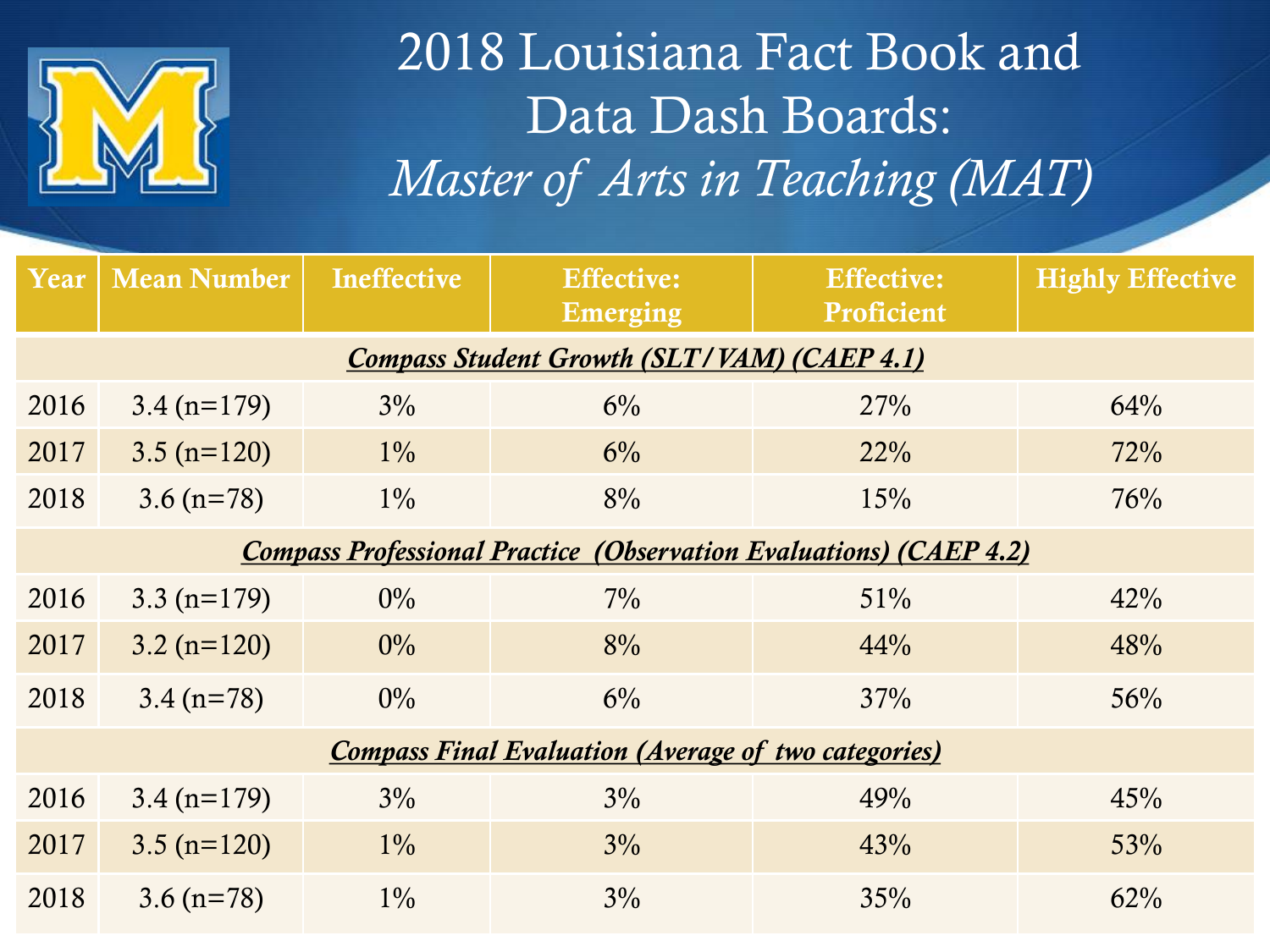

## 2018 Louisiana Fact Book and Data Dash Boards: *Alternative Certification (PBC)*

| Year | <b>Mean Number</b>                                                        | <b>Ineffective</b> | <b>Effective:</b><br>Emerging                               | <b>Effective:</b><br>Proficient | <b>Highly</b><br><b>Effective</b> |  |  |  |  |  |
|------|---------------------------------------------------------------------------|--------------------|-------------------------------------------------------------|---------------------------------|-----------------------------------|--|--|--|--|--|
|      | <b>Compass Student Growth (SLT/VAM) (CAEP 4.1)</b>                        |                    |                                                             |                                 |                                   |  |  |  |  |  |
| 2016 | 3.4 $(n=105)$                                                             | $1\%$              | 10%                                                         | 26%                             | 64%                               |  |  |  |  |  |
| 2017 | $3.5 (n=84)$                                                              | $0\%$              | $6\%$                                                       | 29%                             | 66%                               |  |  |  |  |  |
| 2018 | $3.6 (n=80)$                                                              | $0\%$              | $4\%$                                                       | 25%                             | 71%                               |  |  |  |  |  |
|      | <b>Compass Professional Practice (Observation Evaluations) (CAEP 4.2)</b> |                    |                                                             |                                 |                                   |  |  |  |  |  |
| 2016 | $3.3 (n=105)$                                                             | $0\%$              | $6\%$                                                       | 50%                             | 45%                               |  |  |  |  |  |
| 2017 | $3.3 (n=84)$                                                              | $0\%$              | $4\%$                                                       | 49%                             | 48%                               |  |  |  |  |  |
| 2018 | $3.4 (n=80)$                                                              | $0\%$              | $3\%$                                                       | 45%                             | 53%                               |  |  |  |  |  |
|      |                                                                           |                    | <b>Compass Final Evaluation (Average of two categories)</b> |                                 |                                   |  |  |  |  |  |
| 2016 | $3.4 (n=105)$                                                             | $1\%$              | $5\%$                                                       | 45%                             | 50%                               |  |  |  |  |  |
| 2017 | $3.5 (n=84)$                                                              | $0\%$              | $5\%$                                                       | 42%                             | 54%                               |  |  |  |  |  |
| 2018 | $3.6 (n=80)$                                                              | $0\%$              | $3\%$                                                       | 38%                             | 60%                               |  |  |  |  |  |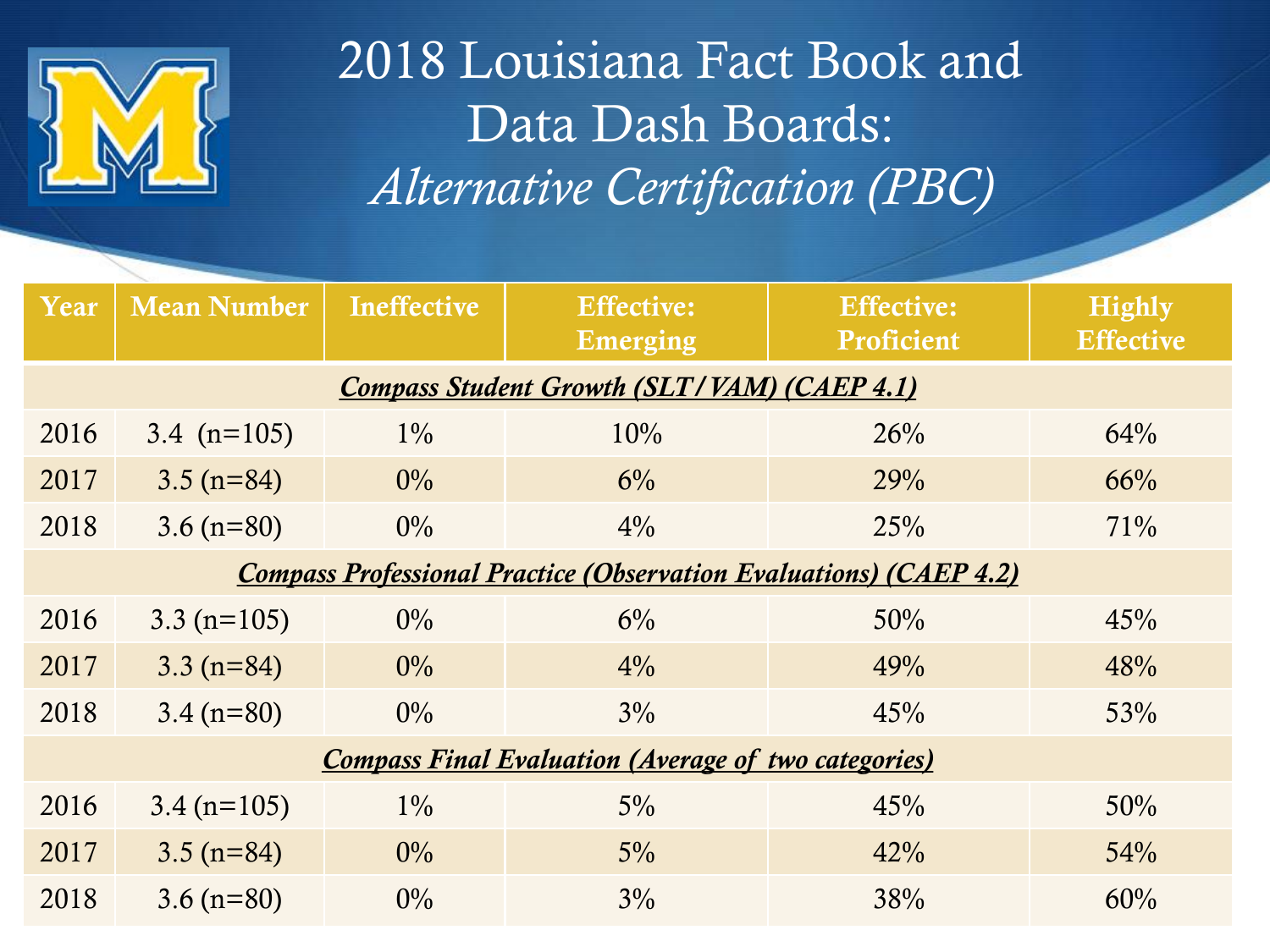Program Comparison 2018 Factbook and Data Dashboard *Compass Final Evaluation (combined CAEP 4.1 and 4.2)*

| Program       | Mean<br>number   | <b>Ineffective</b> | <b>Effective:</b><br>Emerging | <b>Effective:</b><br><b>Proficient</b> | <b>Highly</b><br><b>Effective</b> |
|---------------|------------------|--------------------|-------------------------------|----------------------------------------|-----------------------------------|
| Undergraduate | 3.4<br>$(n=360)$ | $1\%$              | $7\%$                         | 38%                                    | 54%                               |
| <b>MAT</b>    | 3.6<br>$(n=78)$  | $1\%$              | $3\%$                         | 35%                                    | $62\%$                            |
| <b>PBC</b>    | 3.6<br>$(n=80)$  | $0\%$              | $3\%$                         | 38%                                    | 60%                               |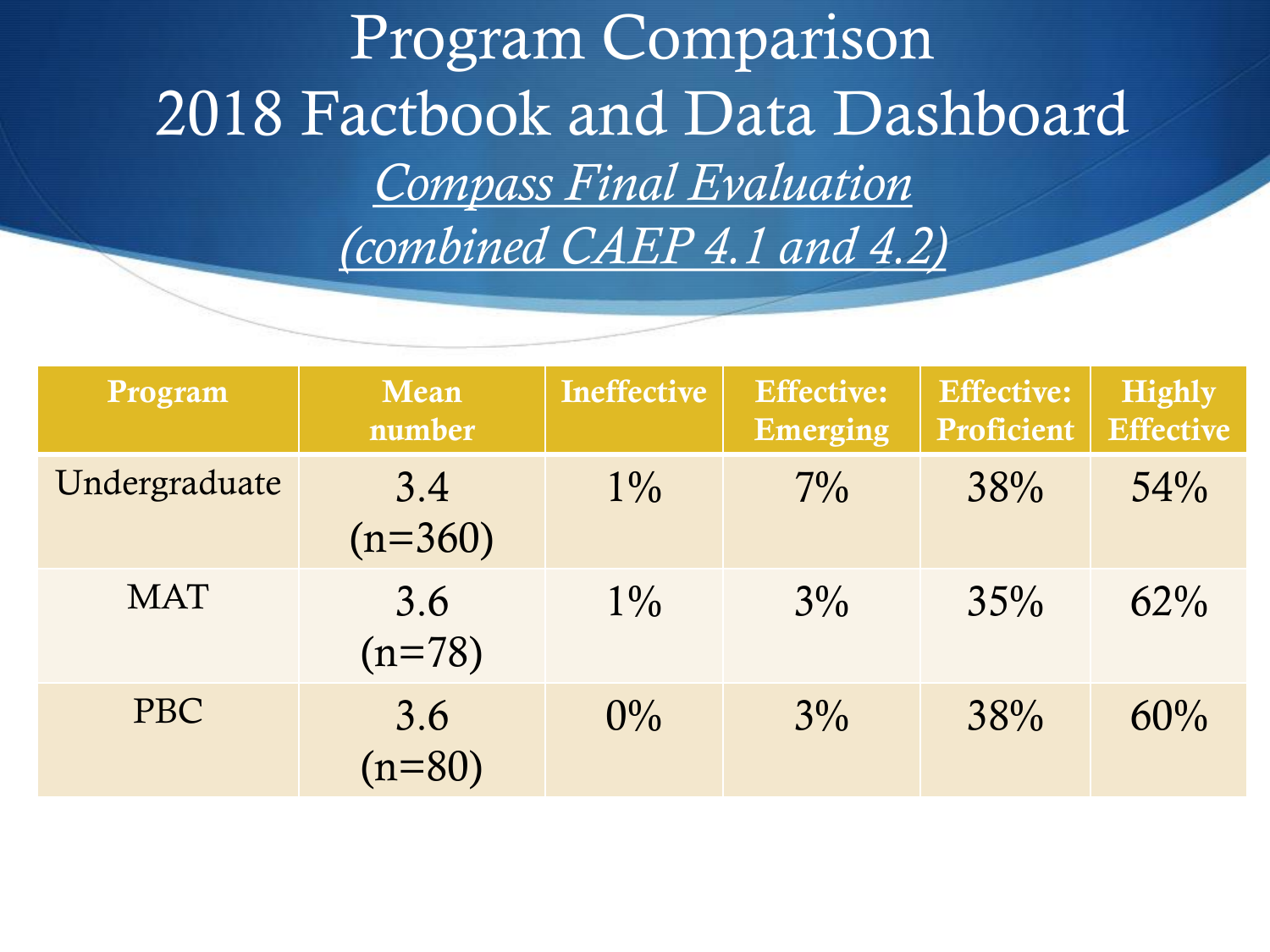## Completer Data Conclusions from 2018 (combined CAEP 4.1 and 4.2)

Undergraduate, MAT, and PBC completers teaching in their first or second year in the 2015-2016 academic year had mean scores of Effective Proficient to Highly Effective (*m=*3.4-3.6) in all three categories of Student Growth, Professional Practice, and Final Evaluations.

When combining all 4.1 and 4.2 data found within the LBoR Factbook and Data Dashboards and then comparing all three initial-certification program types, the PBC program has the highest percentage of completers scoring at the Effective: Proficient and Highly Effective range at 97%, followed by MAT program at 96%, and undergraduate program at 92%.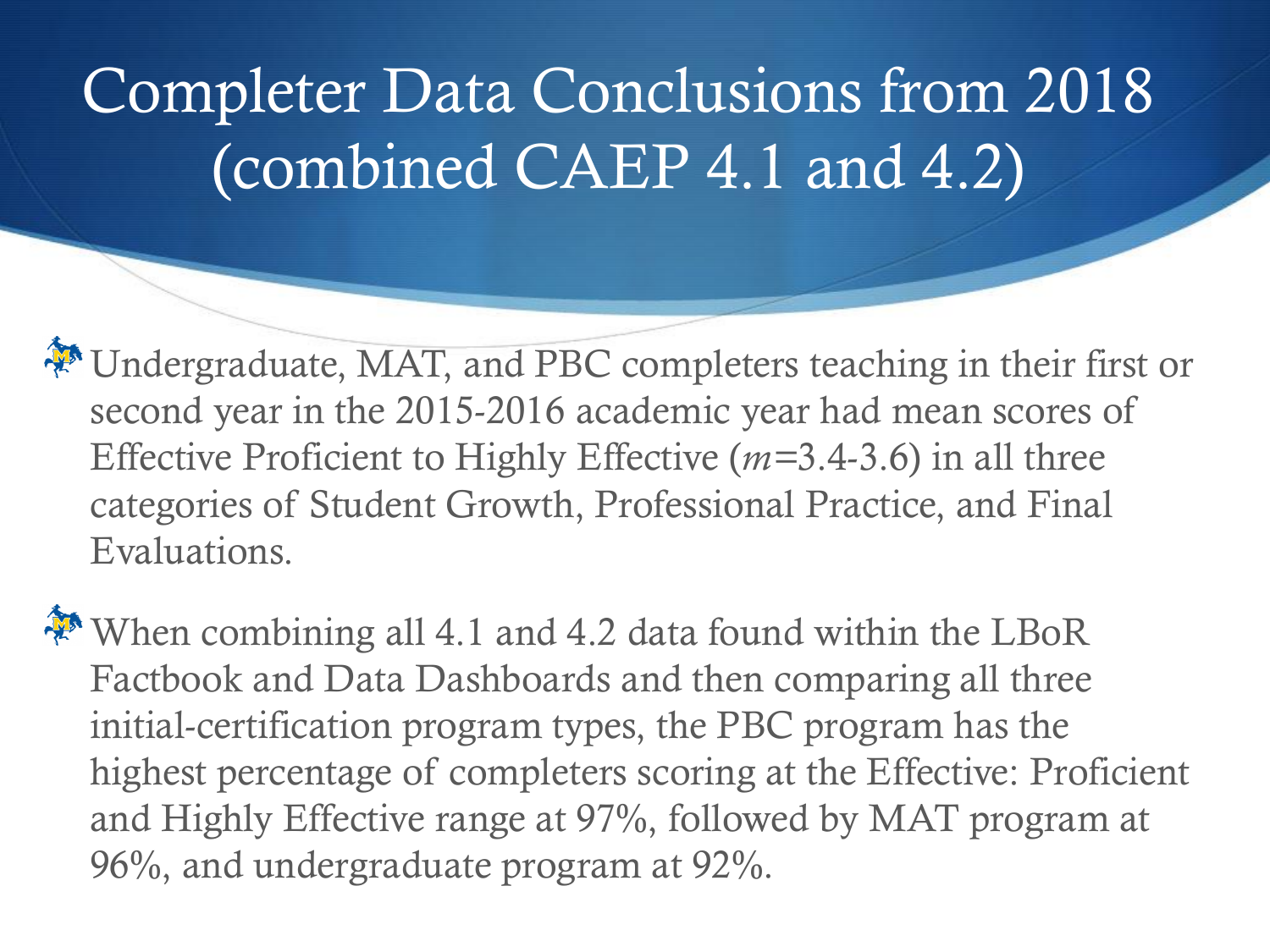Program Comparison 2018 Factbook and Data Dashboard *Compass Student Growth (SLT/VAM) CAEP 4.1*

| Program       | Mean<br>number   | <b>Ineffective</b> | <b>Effective:</b><br>Emerging | Effective:<br>Proficient | <b>Highly</b><br><b>Effective</b> |
|---------------|------------------|--------------------|-------------------------------|--------------------------|-----------------------------------|
| Undergraduate | 3.4<br>$(n=360)$ | $1\%$              | 10%                           | 19%                      | 70%                               |
| <b>MAT</b>    | 3.6<br>$(n=78)$  | $1\%$              | $8\%$                         | 15%                      | 76%                               |
| <b>PBC</b>    | 3.6<br>$(n=80)$  | $0\%$              | $4\%$                         | 25%                      | $71\%$                            |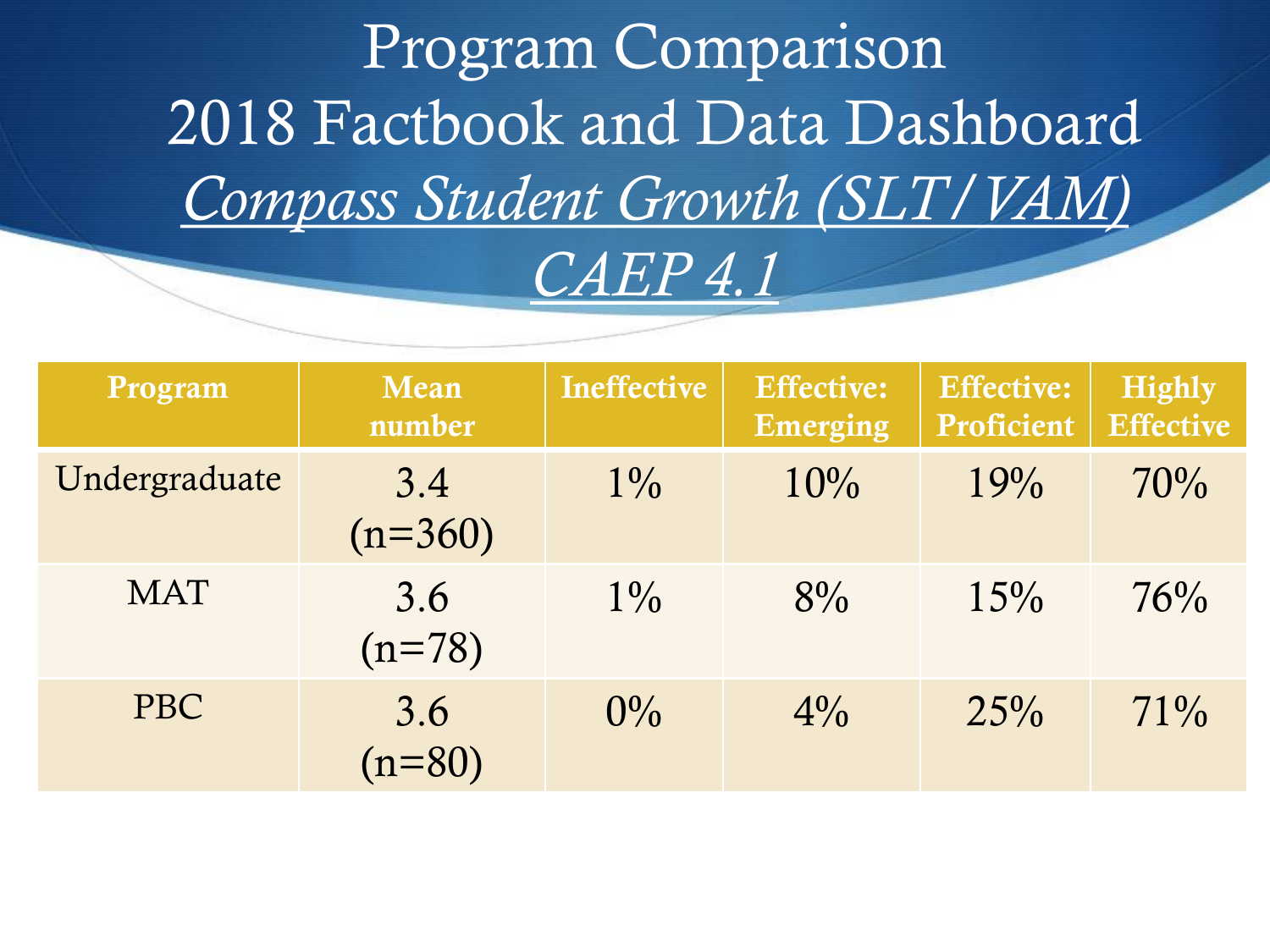## Student Growth (VAM) Disaggregation by Content Area: *Undergraduate*

| Year | number                   | <b>Ineffective</b>       | <b>Effective: Emerging</b>   | <b>Effective: Proficient</b> | <b>Highly Effective</b>  |  |  |  |
|------|--------------------------|--------------------------|------------------------------|------------------------------|--------------------------|--|--|--|
|      | Math                     |                          |                              |                              |                          |  |  |  |
| 2016 | 37                       | 41%                      | 35%                          | 19%                          | $5\%$                    |  |  |  |
| 2017 | 11                       | 64%                      | 18%                          | $0\%$                        | 18%                      |  |  |  |
| 2018 | 14                       | 50%                      | 29%                          | 7%                           | 14%                      |  |  |  |
|      |                          |                          | <b>Science</b>               |                              |                          |  |  |  |
| 2016 | 27                       | 15%                      | 48%                          | 33%                          | 4%                       |  |  |  |
| 2017 | 19                       | 21%                      | 21%                          | 47%                          | 11%                      |  |  |  |
| 2018 | 17                       | 12%                      | 47%                          | 29%                          | 12%                      |  |  |  |
|      |                          |                          | <b>Social Studies</b>        |                              |                          |  |  |  |
| 2016 | 35                       | 9%                       | 51%                          | 29%                          | 11%                      |  |  |  |
| 2017 | $\overline{\phantom{a}}$ | $\overline{\phantom{a}}$ | $- -$                        | $\overline{\phantom{m}}$     | $\overline{\phantom{a}}$ |  |  |  |
| 2018 | $\qquad \qquad -$        | $\overline{\phantom{a}}$ | $\overline{\phantom{a}}$     | $\qquad \qquad -$            | $\overline{\phantom{a}}$ |  |  |  |
|      |                          |                          | <b>English Language Arts</b> |                              |                          |  |  |  |
| 2016 | 45                       | 27%                      | 42%                          | 27%                          | 4%                       |  |  |  |
| 2017 | 11                       | 21%                      | 26%                          | 32%                          | 21%                      |  |  |  |
| 2018 | 22                       | 18%                      | 32%                          | 32%                          | 18%                      |  |  |  |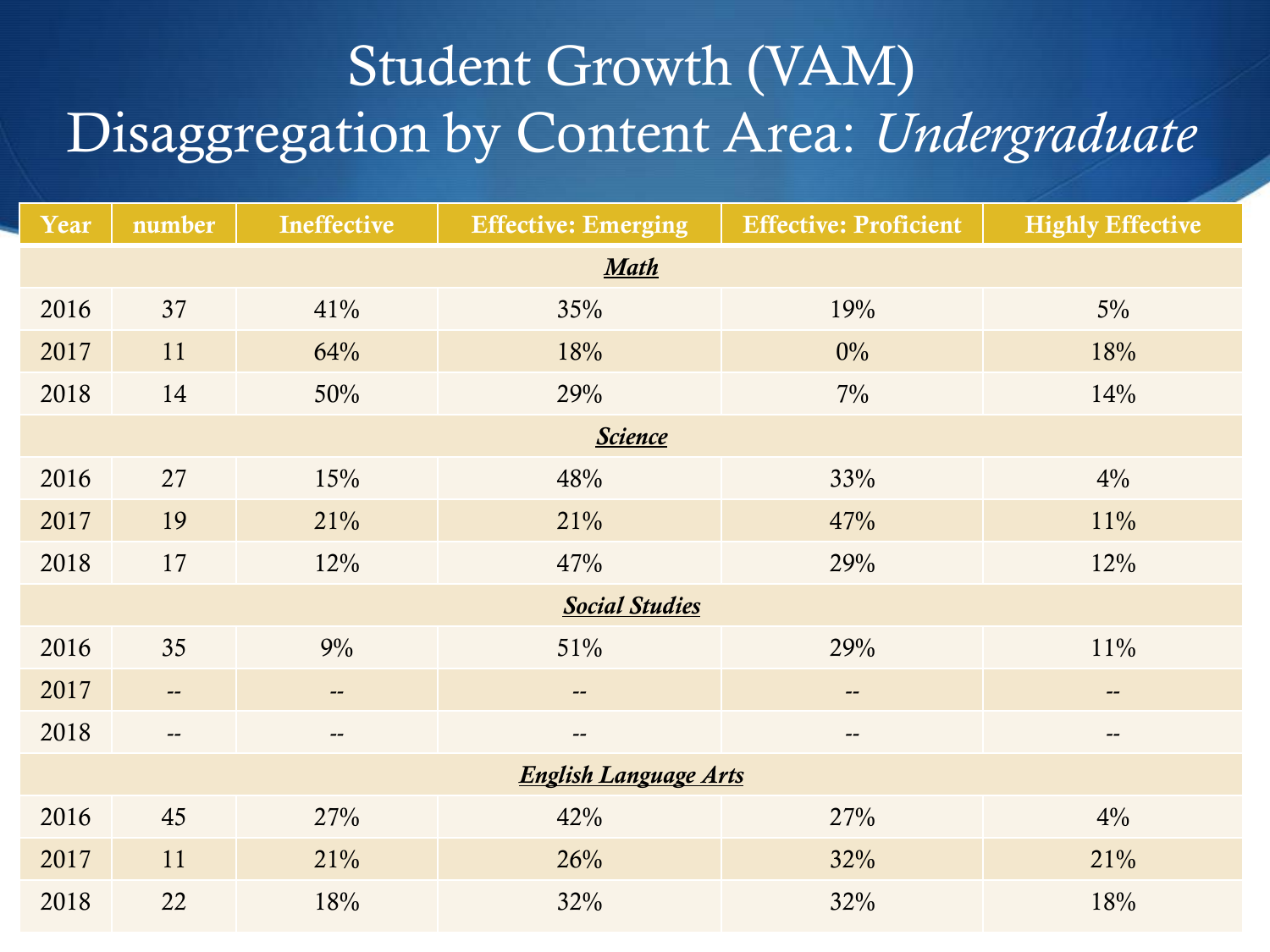## Student Growth (VAM) Disaggregation by Content Area: *Master of Arts in Teaching (MAT)*

| Year | number         | Ineffective | <b>Effective:</b><br>Emerging | <b>Effective: Proficient</b> | <b>Highly Effective</b> |  |  |  |
|------|----------------|-------------|-------------------------------|------------------------------|-------------------------|--|--|--|
|      |                |             | Math                          |                              |                         |  |  |  |
| 2016 | 34             | 12%         | 53%                           | 21%                          | 15%                     |  |  |  |
| 2017 | --             | $- -$       | $\qquad \qquad -$             | $\qquad \qquad -$            | $- -$                   |  |  |  |
| 2018 | --             | $- -$       | $\qquad \qquad -$             | $\qquad \qquad -$            | $- -$                   |  |  |  |
|      | <b>Science</b> |             |                               |                              |                         |  |  |  |
| 2016 | 29             | 14%         | 59%                           | 14%                          | 14%                     |  |  |  |
| 2017 | 12             | $0\%$       | 75%                           | $0\%$                        | 25%                     |  |  |  |
| 2018 | 10             | 10%         | 80%                           | $0\%$                        | 10%                     |  |  |  |
|      |                |             | <b>English Language Arts</b>  |                              |                         |  |  |  |
| 2016 | 28             | 21%         | 43%                           | 25%                          | 11%                     |  |  |  |
| 2017 | $- -$          | $- -$       | $\overline{\phantom{m}}$      | $\qquad \qquad -$            | $- -$                   |  |  |  |
| 2018 | 11             | $0\%$       | 46%                           | 36%                          | 18%                     |  |  |  |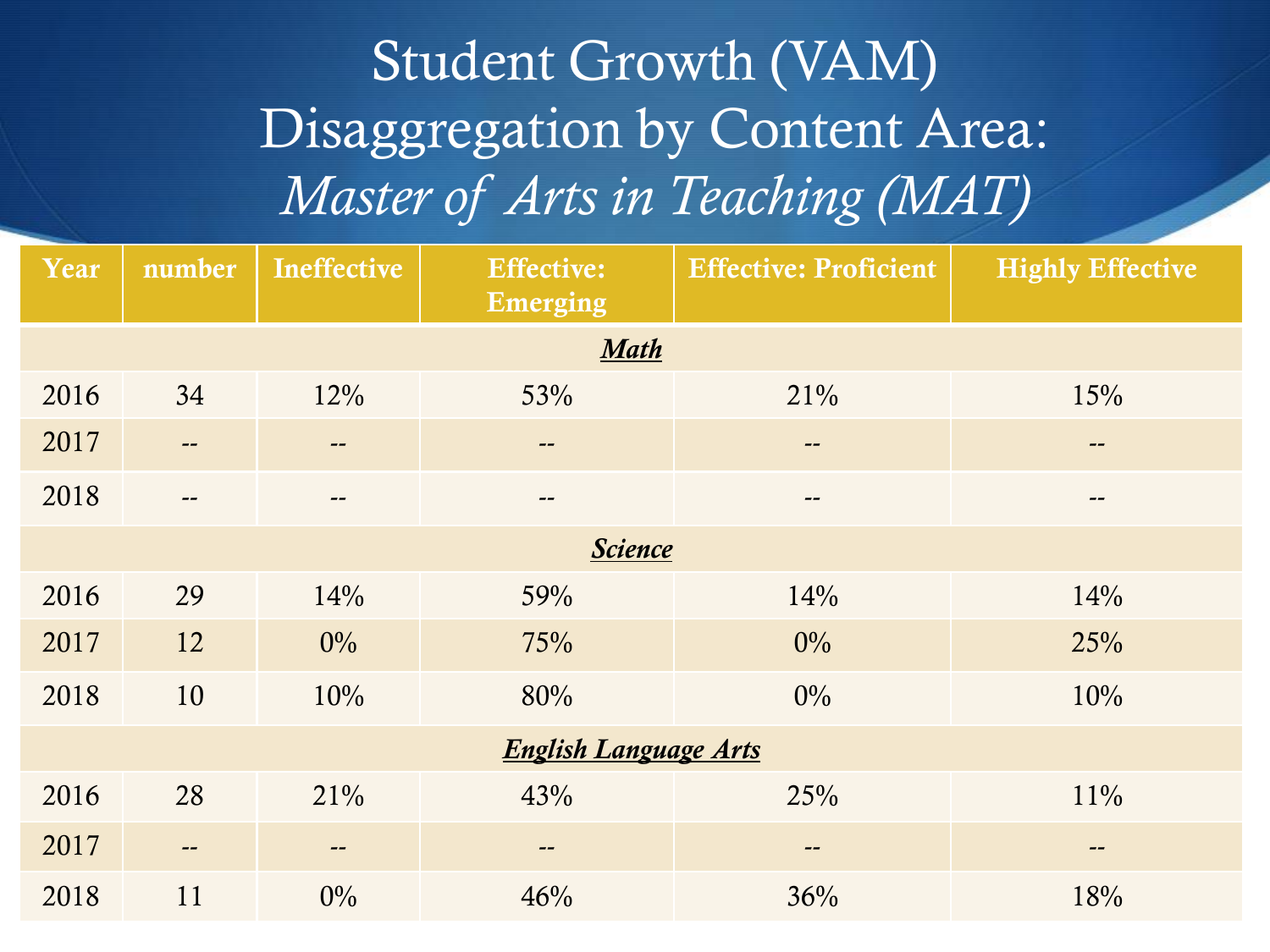Student Growth (VAM) Disaggregation by Content Area: *Alternative Certification (PBC)*

| Year |                              | number Ineffective           | <b>Effective:</b><br>Emerging | <b>Effective: Proficient</b> | <b>Highly Effective</b>      |  |  |  |  |  |
|------|------------------------------|------------------------------|-------------------------------|------------------------------|------------------------------|--|--|--|--|--|
|      | <b>English Language Arts</b> |                              |                               |                              |                              |  |  |  |  |  |
| 2016 | 25                           | 28%                          | 36%                           | 24%                          | 12%                          |  |  |  |  |  |
| 2017 | $\qquad \qquad \blacksquare$ | $\qquad \qquad \blacksquare$ | $\qquad \qquad \blacksquare$  | $- -$                        | $\qquad \qquad \blacksquare$ |  |  |  |  |  |
| 2018 | 10                           | 30%                          | 50%                           | 10%                          | 10%                          |  |  |  |  |  |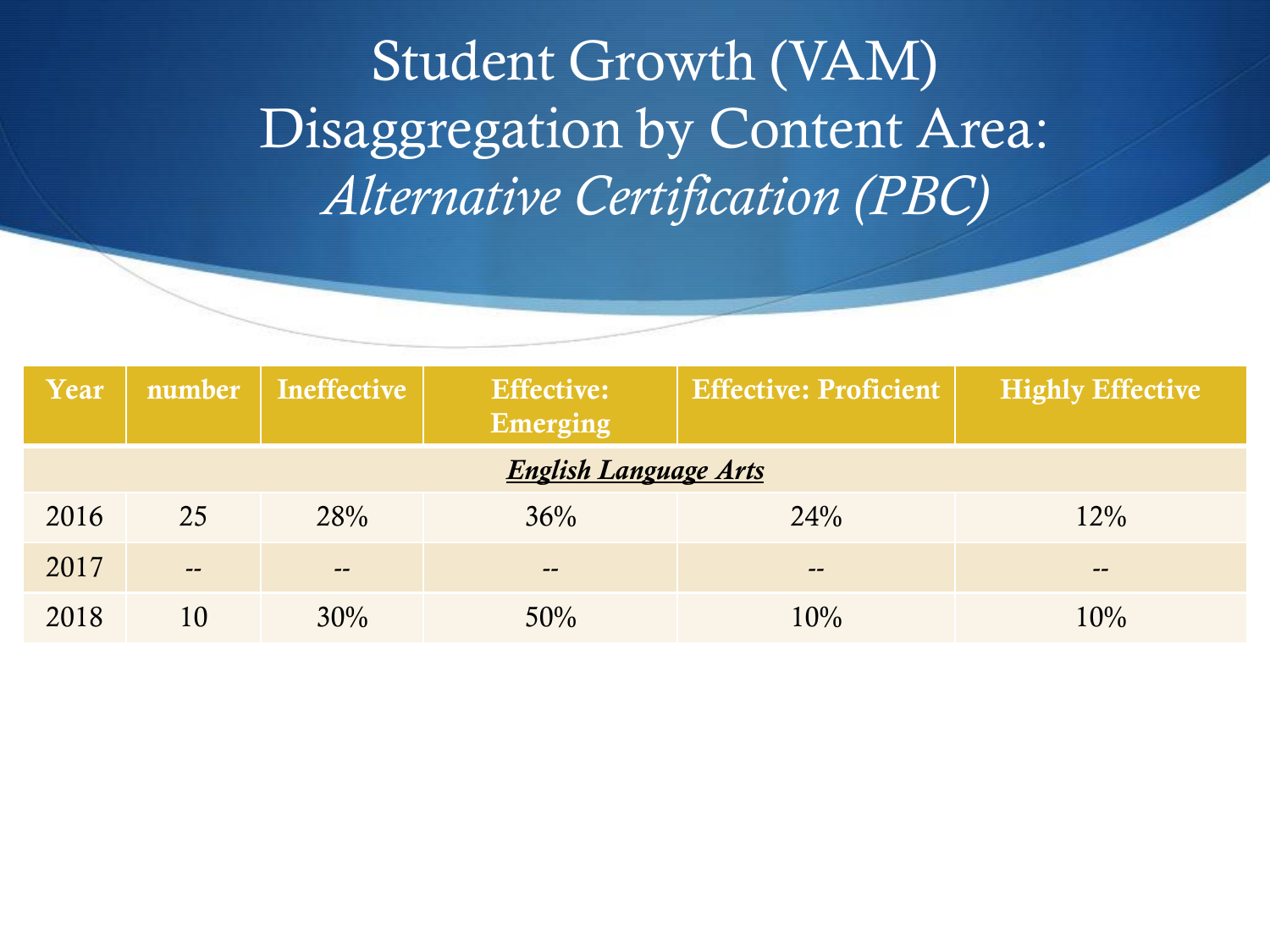# P-12 Learning and Development Conclusions from 2018 (CAEP 4.1)

Undergraduate, MAT, and PBC completers teaching in their first or second year in 2015-2016 academic year had mean scores of Effective Proficient to Highly Effective (*m=*3.4-3.6) in Student Growth when SLTs and VAM scores are combined.

Disaggregated VAM scores by grade level and content area for undergraduate completers, indicate math as an area of challenge.

ELA in undergraduate and MAT has our highest scoring content area percentages ranked at  $3<sup>rd</sup>$  and  $4<sup>th</sup>$ , respectively, in the state.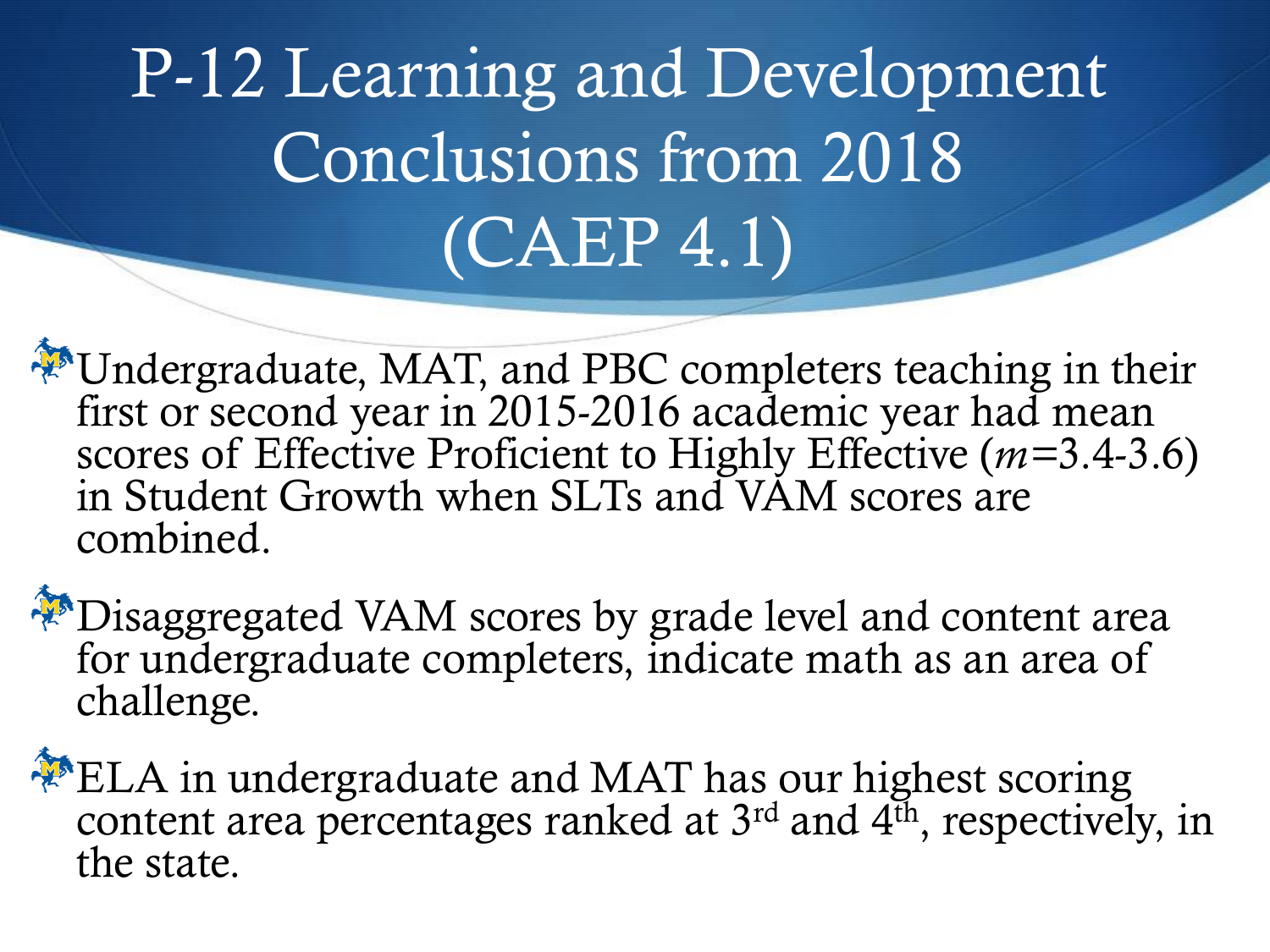P-12 Learning and Development Next Steps (CAEP 4.1)

Teaching Cycle in all methods courses

Assessment course redesign

Deans for Impact Collaborative implementation of foursemester math content and methods redesign

Addition of Tier 1 curriculum

Domain 5 aligning to Louisiana Preparation Teacher Competencies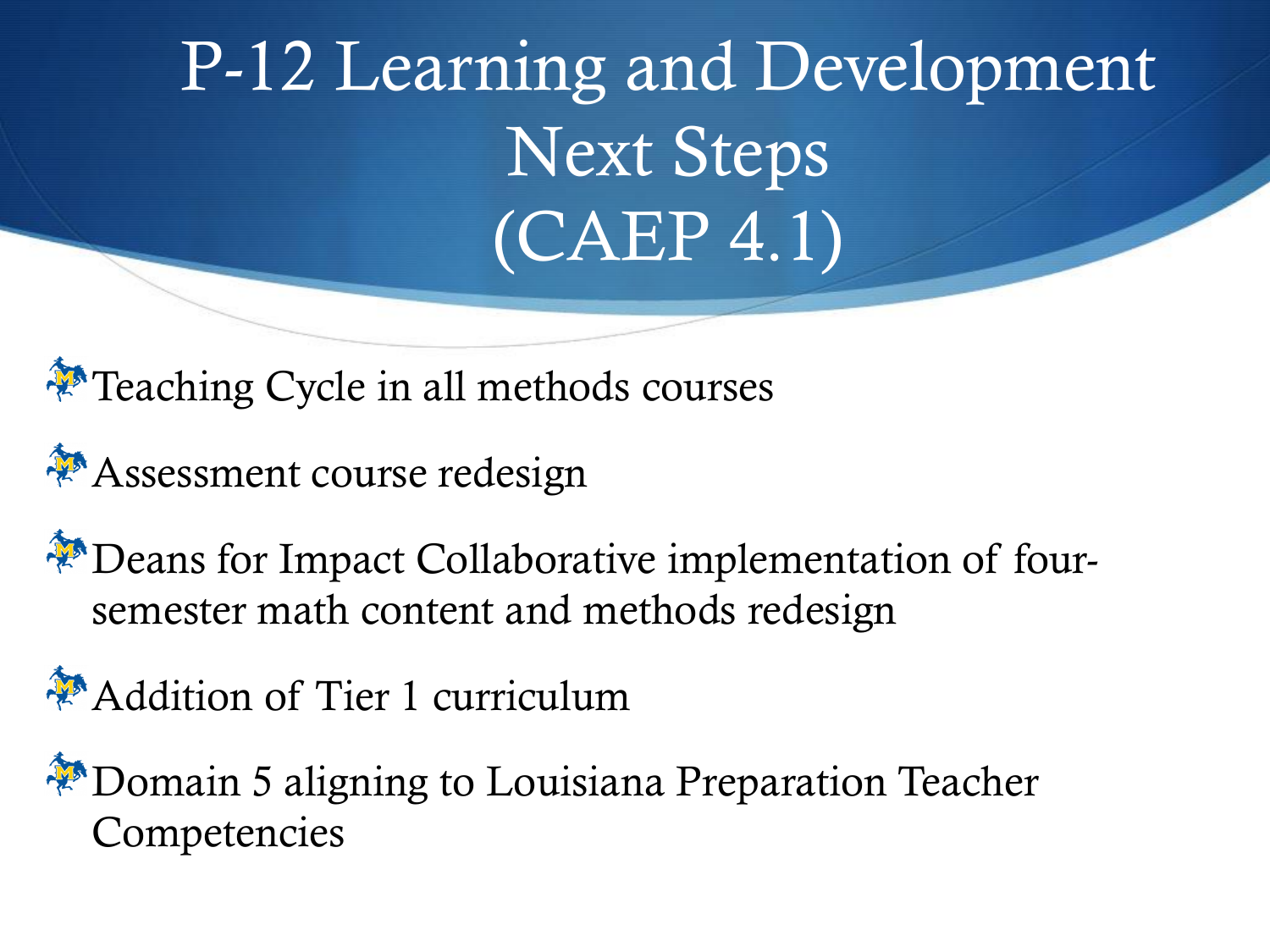Program Comparison 2018 Factbook and Data Dashboard *Compass Professional Practice (Observation Evaluations; CAEP 4.2)*

| Program       | Mean<br>number   | <b>Ineffective</b> | <b>Effective:</b><br><b>Emerging</b> | <b>Effective:</b><br>Proficient | <b>Highly</b><br><b>Effective</b> |
|---------------|------------------|--------------------|--------------------------------------|---------------------------------|-----------------------------------|
| Undergraduate | 3.3<br>$(n=360)$ | $1\%$              | $6\%$                                | 48%                             | 45%                               |
| <b>MAT</b>    | 3.3<br>$(n=78)$  | $0\%$              | $6\%$                                | 37%                             | 56%                               |
| <b>PBC</b>    | 3.7<br>$(n=80)$  | $0\%$              | $3\%$                                | 45%                             | 53%                               |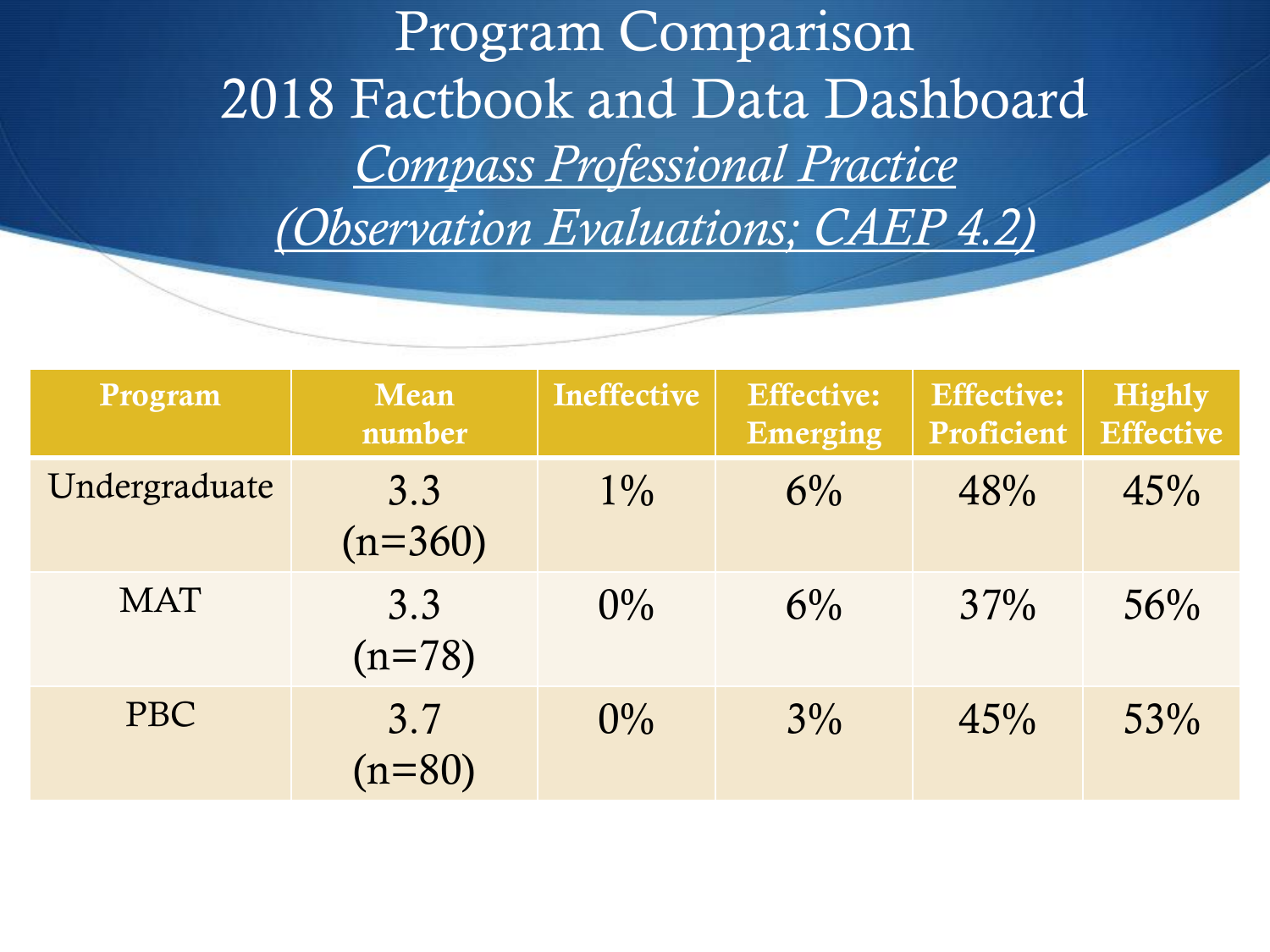Observations of Teaching Effectiveness Conclusions from 2018 (CAEP 4.2)

**PO** Data across the three programs (undergraduate, MAT, and PBC) indicate that completers are consistently scored within the Emerging Proficient (2.5-3.49) and Highly Effective (3.5-4.0) range when being evaluated by their administration.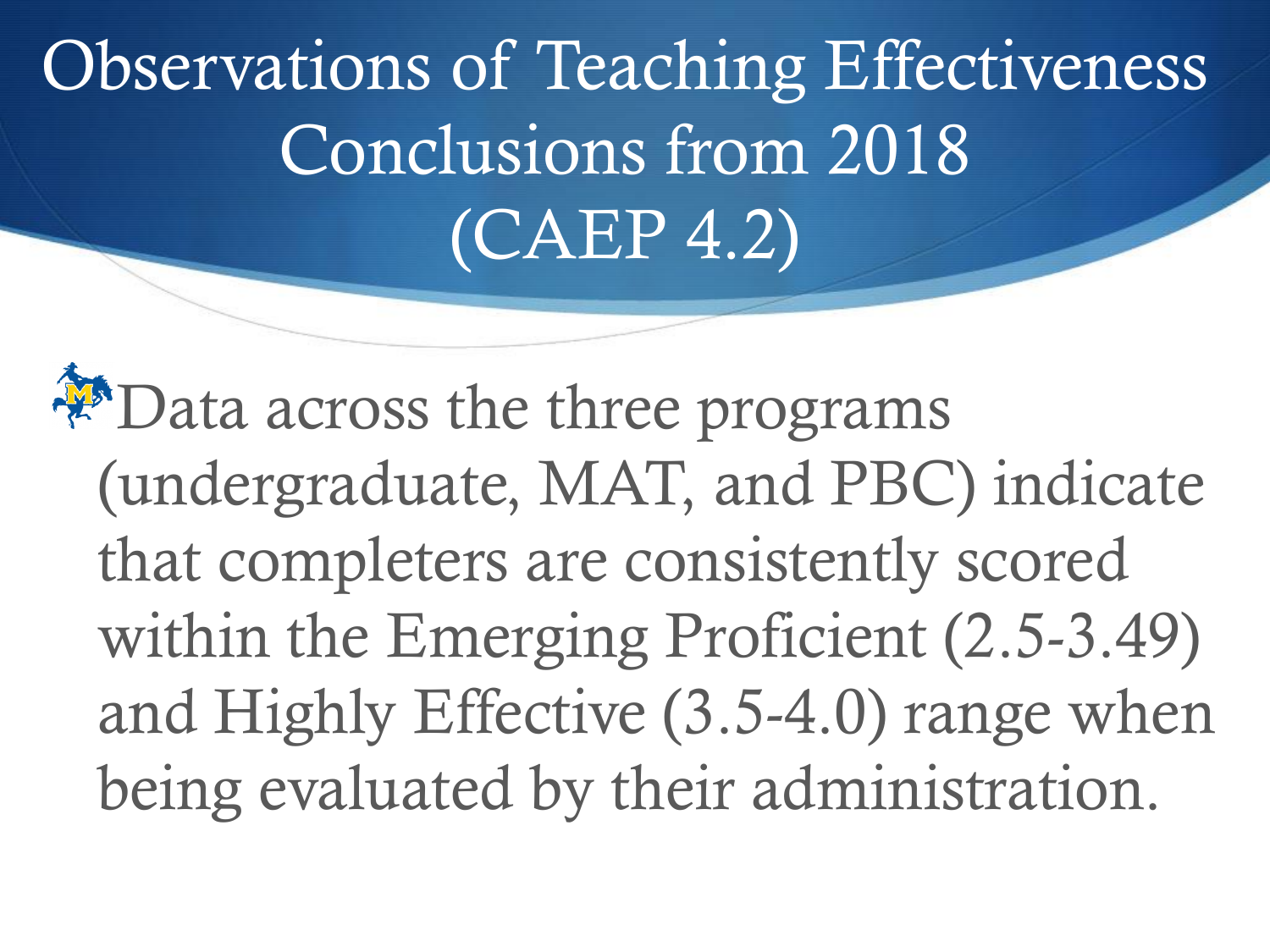Observations of Teaching Effectiveness Next Steps (CAEP 4.2)

Move from Field Experience Evaluation instrument to Louisiana Department of Education Compass instrument.

Norm the new instrument with university supervisors, faculty, and mentor teachers.

Each year have stakeholders will complete inter-rater reliability training

Mentor Teacher Training

Implementation of the POP cycle (pre-observation; observation; post-observation) within methodology courses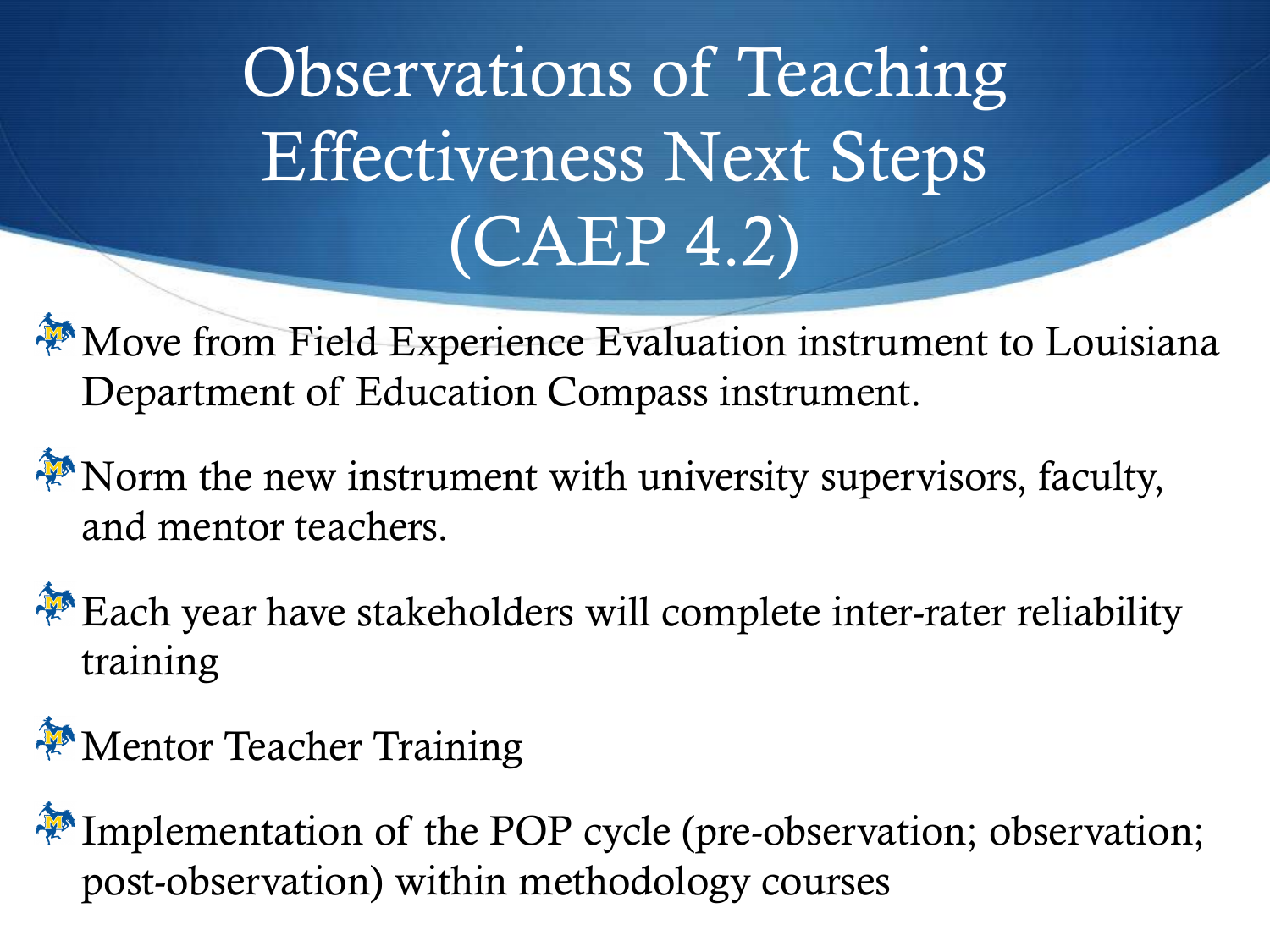

# Enrollment and Completer Numbers

Undergraduate

| Year    | <b>Enrolled</b> | <b>Completers</b> | <b>Total</b> |
|---------|-----------------|-------------------|--------------|
| 2013-14 | 206             | 102               | 308          |
| 2014-15 | 204             | 81                | 285          |
| 2015-16 | 214             | 85                | 299          |

### Alternative Certification

| Year    |    | Enrolled   Completers | <b>Total</b> |
|---------|----|-----------------------|--------------|
| 2013-14 | 58 | 37                    | 95           |
| 2014-15 | 72 | 40                    | 112          |
| 2015-16 | 67 | 38                    | 105          |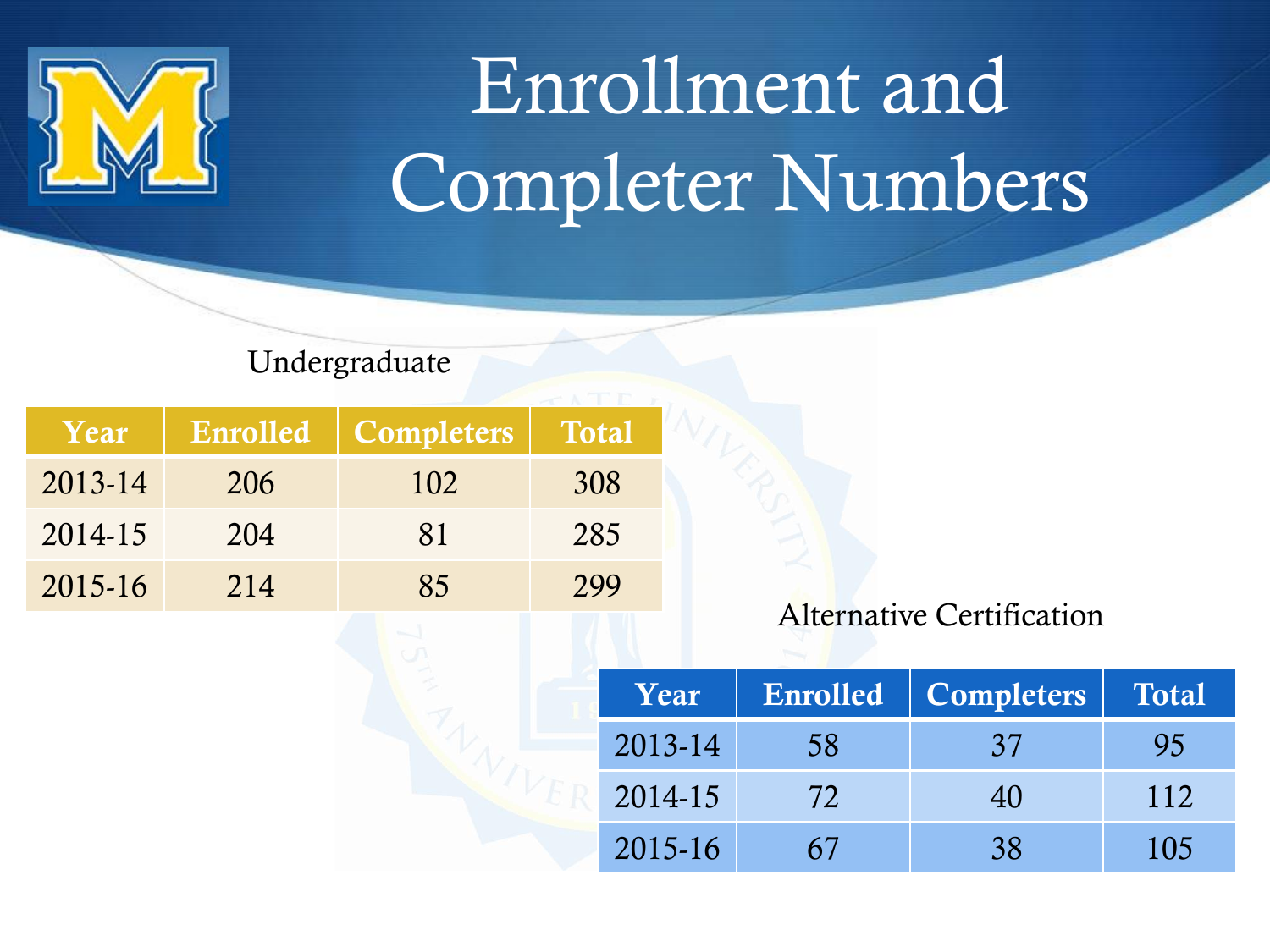# Enrollment and Completer Numbers Next Steps

EdRising initiative for traditional programs

## Addition of a Minor in Education

Hubspot for supporting electronic recruiting efforts for alternative certification programs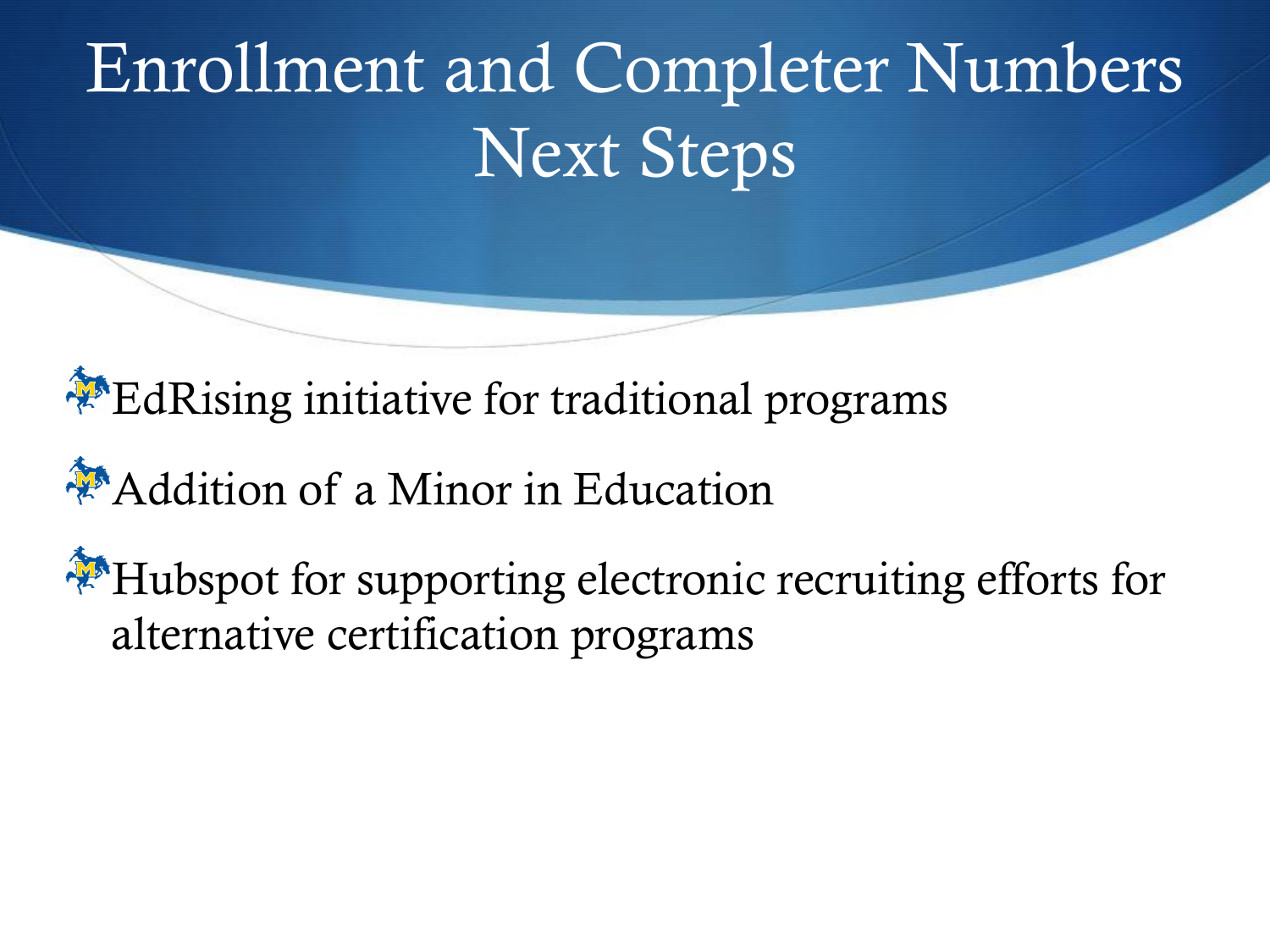

### Completers teaching in public schools in Louisiana

### Undergraduate

### Alternative Certification

| Completion<br>Year | Number | Percentage<br>after 5 years | Completion<br>$\boldsymbol{\mathrm{Year}}^\shortparallel$ | <b>Number</b> | Percentage<br>after 5 years |
|--------------------|--------|-----------------------------|-----------------------------------------------------------|---------------|-----------------------------|
| 2013-14            | 105    | $72\%$ (n=76)               | 2013-14                                                   | 70            | $70\%$ (n=49)               |
| 2014-15            | 108    | $69\%$ (n=74)               | 2014-15                                                   | 90            | $69\%$ (n=62)               |
| 2015-16            | 104    | $69\%$ (n=72)               | 2015-16                                                   | 85            | $66\%$ (n=56)               |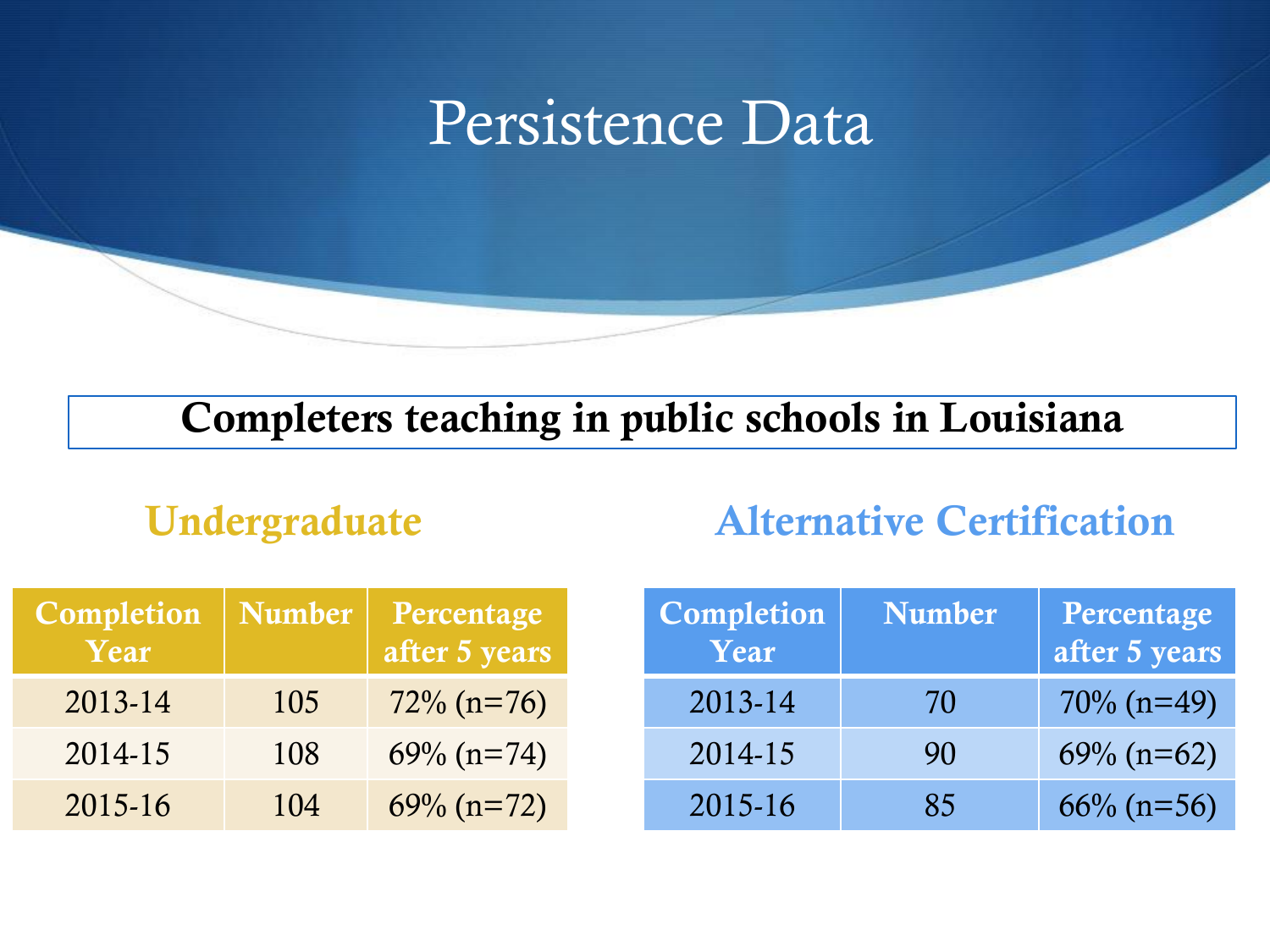# Persistence Data Next Steps

All redesigned initial-certification programs are now available

US PREP Coalition Member with a site coordinator to support two-semester residency experience

Inclusion of Tier 1 curriculum

Inclusion of a Motivation and Engagement course along with Classroom Management

Additional special education coursework

Embedded texts for supporting social-emotional learning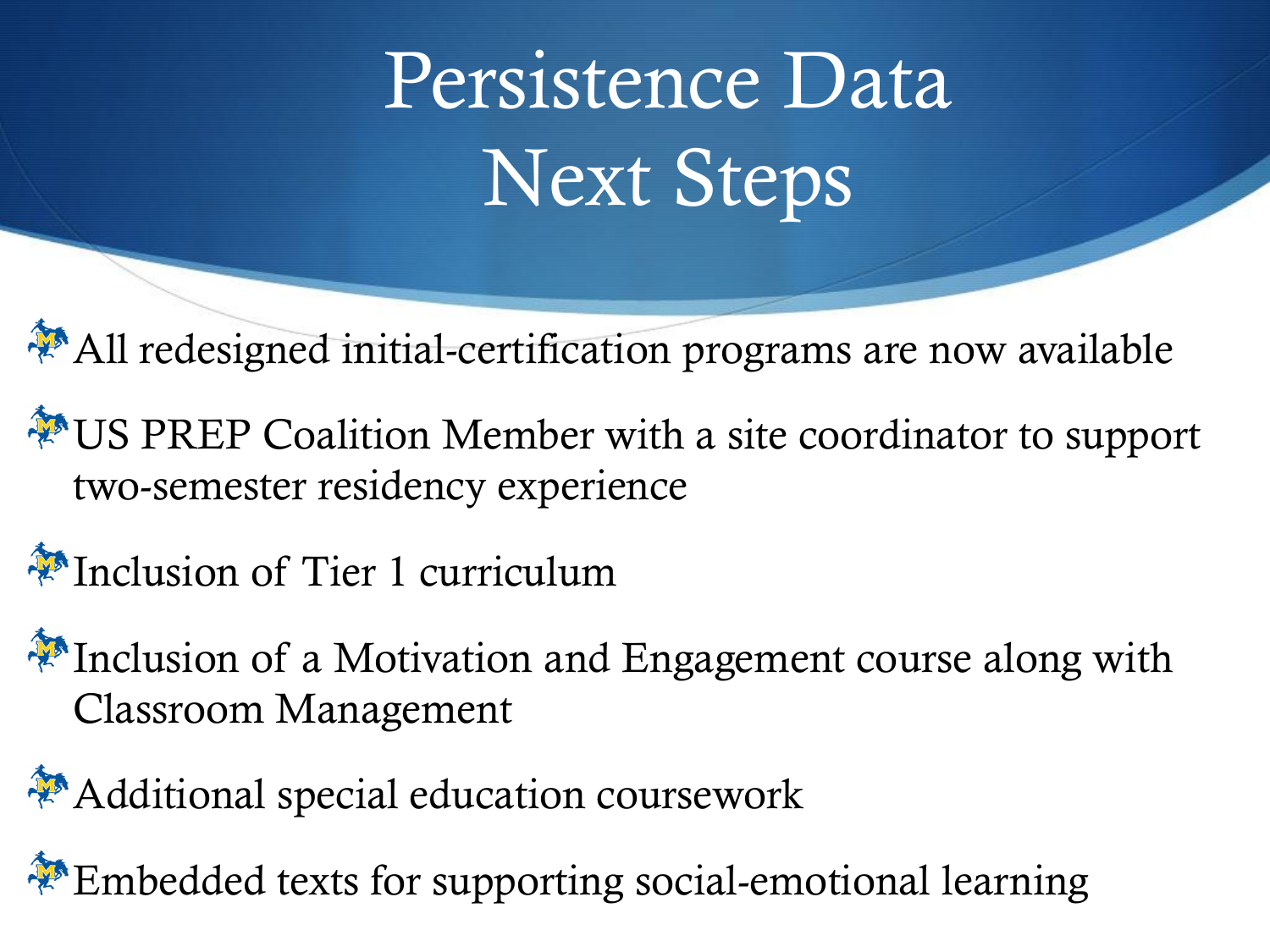# MSU Created Surveys

#### Section 1: Curriculum Design and Implementation

| 1.1 Implementa variety of instructional strategies during lesson planning.             |  |  |  |  |  |  |  |
|----------------------------------------------------------------------------------------|--|--|--|--|--|--|--|
| which addresses students' common misunderstandings as well as typical ways             |  |  |  |  |  |  |  |
| students learn the content (i.e. instructional strategies) InTASC 1, TLL               |  |  |  |  |  |  |  |
| 1.2 Incorporate students' diverse cultures as well as real-world interests and         |  |  |  |  |  |  |  |
| experiences into instructional content to make learning relevant. InTASC4,             |  |  |  |  |  |  |  |
| $C\!K$                                                                                 |  |  |  |  |  |  |  |
| 1.3 Implement strategies to help students understand the interconnectedness of         |  |  |  |  |  |  |  |
| different content areas. InTASC 5, CK                                                  |  |  |  |  |  |  |  |
| Additional comments about program strengths and weaknesses pertaining to this section: |  |  |  |  |  |  |  |
|                                                                                        |  |  |  |  |  |  |  |

#### **Section 2: Classroom Environment and Management**

| 2.1 Implement routines and rules for the classroom that enables all students to        |  |  |  |  |  |  |
|----------------------------------------------------------------------------------------|--|--|--|--|--|--|
| focus on learning. InTASC 3, TLL                                                       |  |  |  |  |  |  |
| 2.2 Demonstrate appropriate use of communication and interventions to                  |  |  |  |  |  |  |
| manage behavior in the classroom taking into account student diversity.                |  |  |  |  |  |  |
| InTASC 3. TLL                                                                          |  |  |  |  |  |  |
| 2.3 Implement efficient transitions between classroom activities.                      |  |  |  |  |  |  |
| InTASC 3, TLL                                                                          |  |  |  |  |  |  |
| 2.4 Implement and support diverse inclusiveness with structured student-led            |  |  |  |  |  |  |
| discussion, curricula, and instructional experiences. InTASC 2, TLL                    |  |  |  |  |  |  |
| Additional comments about program strengths and weaknesses pertaining to this section: |  |  |  |  |  |  |
|                                                                                        |  |  |  |  |  |  |

#### **Section 3: Ouality of Instructional Practices**

| <b>Section 3: Quality of Instructional Practices</b>                                   |  |  |  |  |  |  |  |
|----------------------------------------------------------------------------------------|--|--|--|--|--|--|--|
| 3.1 Demonstrate instructional strategies that emphasize critical thinking and          |  |  |  |  |  |  |  |
| deepen students' understanding by including Bloom's Taxonomy of analysis,              |  |  |  |  |  |  |  |
| synthesis, and/or evaluation or Webb's Depth of Knowledge of strategic                 |  |  |  |  |  |  |  |
| thinking (DOK 3) and/or extended thinking (DOK 4). $InTASC 8, IP$                      |  |  |  |  |  |  |  |
| 3.2 Demonstrate the ability to provide academic support (e.g. scaffolding,             |  |  |  |  |  |  |  |
| models and approaches, instructional strategies, theories of learning) to meet         |  |  |  |  |  |  |  |
| particular learning differences or needs. InTASC 2, TLL                                |  |  |  |  |  |  |  |
| 3.3 Implement interactive and engaging technology within instructional                 |  |  |  |  |  |  |  |
| lessons. InTASC 5, CK                                                                  |  |  |  |  |  |  |  |
| Additional comments about program strengths and weaknesses pertaining to this section: |  |  |  |  |  |  |  |
|                                                                                        |  |  |  |  |  |  |  |

#### **Section 4: Student Assessment and Monitoring**

| 4.1 Demonstrate various ways to give feedback on student work that is                  |  |   |  |  |  |  |  |
|----------------------------------------------------------------------------------------|--|---|--|--|--|--|--|
| descriptive, specific, relevant, timely, and constructive. InTASC 6, IP                |  |   |  |  |  |  |  |
| 4.2 Analyze formal and informal assessment results against student goals and           |  | 3 |  |  |  |  |  |
| utilize the data to guide instruction. InTASC 7, IP                                    |  |   |  |  |  |  |  |
| 4.3 Demonstrate how to help students assess their own ability and set goals which      |  |   |  |  |  |  |  |
| leads to successful outcomes (formative self-assessments such as checklist and         |  |   |  |  |  |  |  |
| rubrics, student goal setting, etc.). InTASC 6, IP                                     |  |   |  |  |  |  |  |
| 4.4 Analyze formative and summative assessment data to identify students' areas        |  |   |  |  |  |  |  |
| of weakness and create an instructional plan for academic improvement,                 |  |   |  |  |  |  |  |
| especially with regards to Response to Intervention (RTI). InTASC 9, PR                |  |   |  |  |  |  |  |
| Additional comments about program strengths and weaknesses pertaining to this section: |  |   |  |  |  |  |  |
|                                                                                        |  |   |  |  |  |  |  |

| <b>Section 5: Professional Dispositions</b>                                            |  |  |
|----------------------------------------------------------------------------------------|--|--|
| 5.1 Demonstrate thoughtful and critical reflection on his/her own effectiveness as     |  |  |
| a teacher in order to improve planning and practice. InTASC 9, PR                      |  |  |
| 5.2 Collaborate with learners and their families through technology and other          |  |  |
| forms of communication to establish mutual expectations and ongoing                    |  |  |
| communication to support learner development and achievement. InTASC 10, PR            |  |  |
| 5.3 Collaborate with educational colleagues both within Professional Learning          |  |  |
| Committees (PLCs) and individually to meet the needs of all students (e.g. special     |  |  |
| education teachers, school counselors, school librarians, curriculum, etc.)            |  |  |
| InTASC <sub>7</sub> , IP                                                               |  |  |
| Additional comments about program strengths and weaknesses pertaining to this section: |  |  |
|                                                                                        |  |  |

#### **Candidate Follow-up Survey Prompt:**

What were the three (3) toughest transitions for you moving from your college experience to a P-12 classroom?

#### **Employer Satisfaction Survey Prompt:** What are two (2) recommendations you have for improving THIS candidate's development and readiness for the P-12 classroom?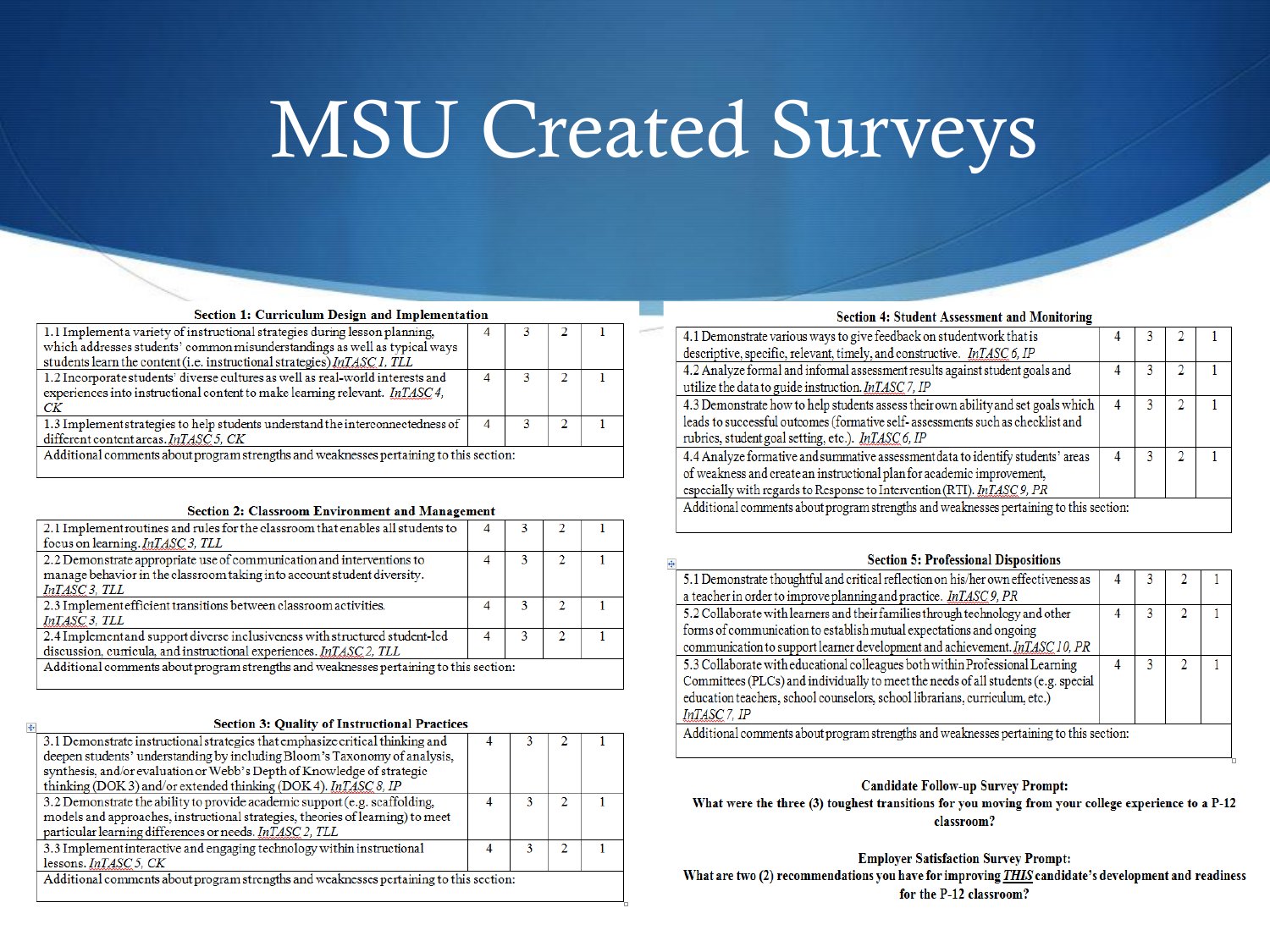MSU Created Survey: Employer Satisfaction (ESS) *By the Numbers*



Overall return rates: Spring 2018 Completers: 4%

Fall 2018 Completers: 26%



- $\star$  InTASC standards and cross-cutting themes (technology/diversity) had mean range scores of 3.75 and 3.61, respectively, scoring at the 'well-prepared' level.
- $\star$  The lowest score earned by the undergraduate completers by their employers was a mean score of 3.5 for InTASC standard 2.
- $\star$  InTASC standards and cross-cutting themes (technology/diversity) had means range scores of 4.0, 'wellprepared' level.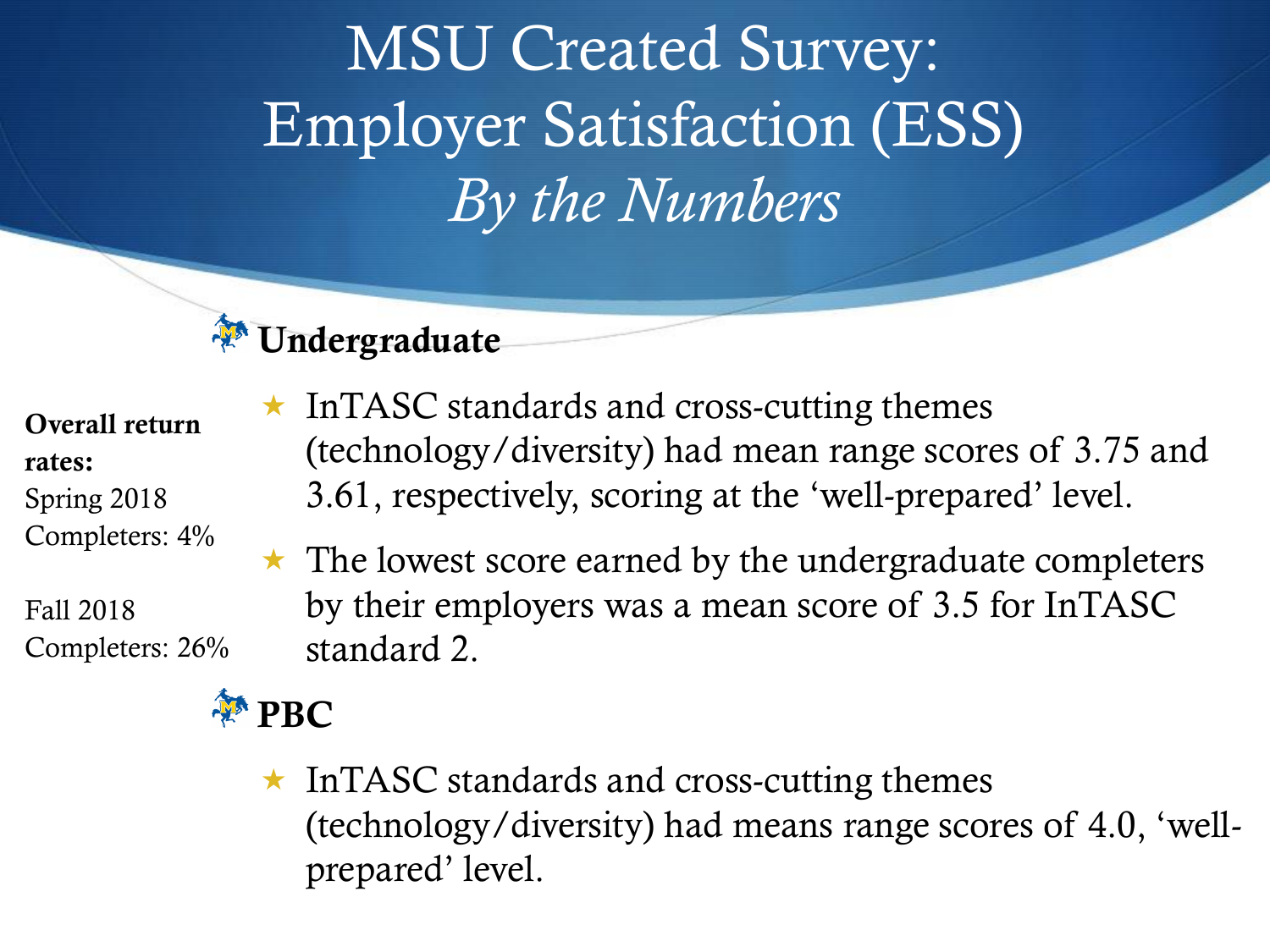MSU Created Survey: Employer Satisfaction *In their own words…* Two recommendations for *this* completers:

### Spring 2018 Completers:

- **Classroom Environment and** Management (40%)
- $\star$  Curriculum Design and Implementation (20%)
- $\star$  Student Assessment and Monitoring (13%)
- $\star$  Quality of Instructional Practices (13%)
- $\star$  Professional Dispositions  $(13%)$

### Fall 2018 Completers:

- $\star$  Student Assessment (50%)
- **\*** Curriculum Design and Implementation (25%)
- **\*** Classroom Environment and Management (25%)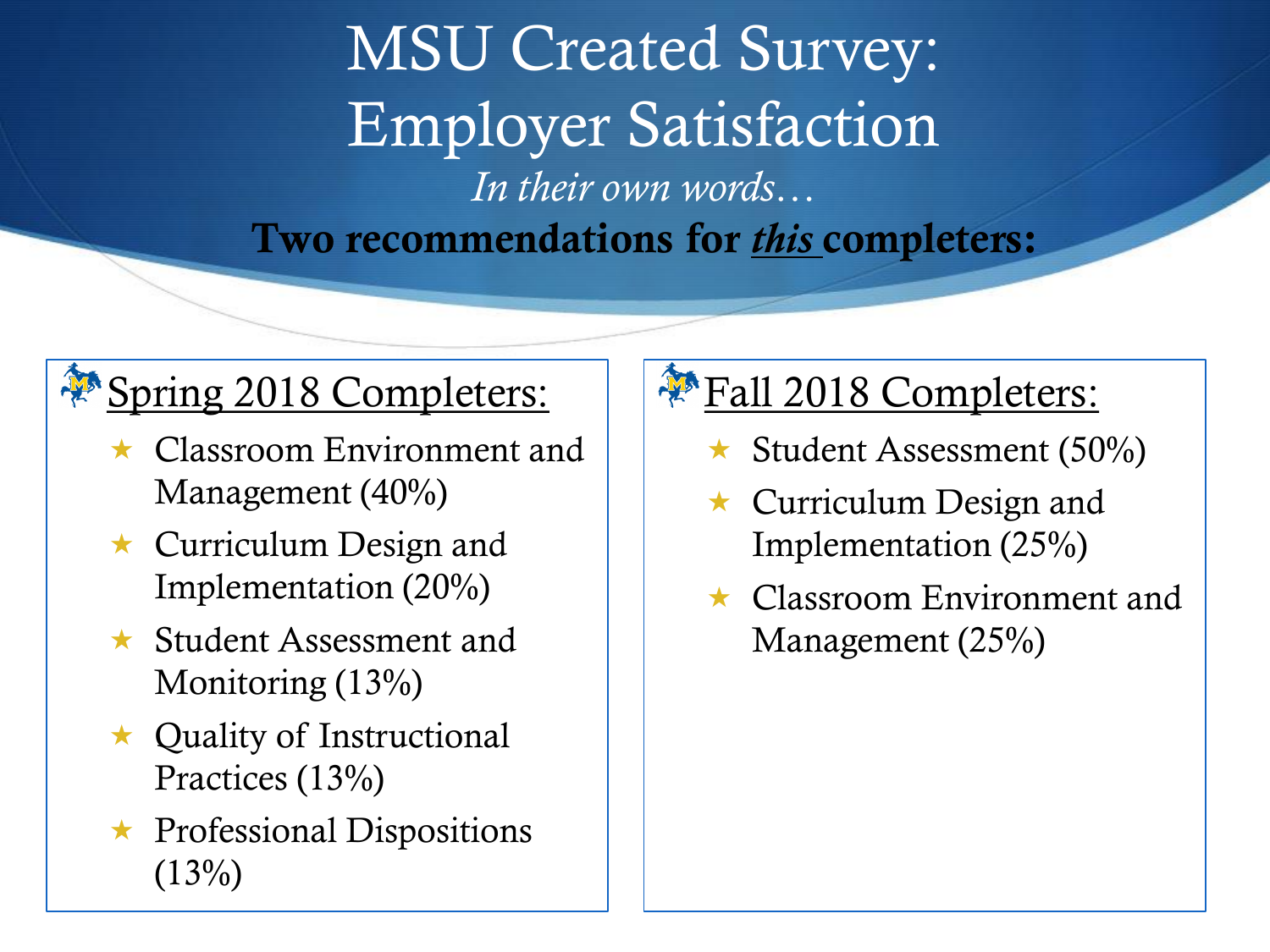## Quotes from 2018 Employer Satisfaction Surveys

Demonstrates a high level of creativity for motivating her students (ECHD PBC)

Wery resourceful and shows willingness to incorporate more strategies as she progresses (ELEM BS)

Thave no recommendations for this candidate at this time. I just did her first Compass observation and I was very pleased with her performance (ECHD BS)

Her strength is in communicating with her English team in order to better her practices in the classroom (ENGL BA)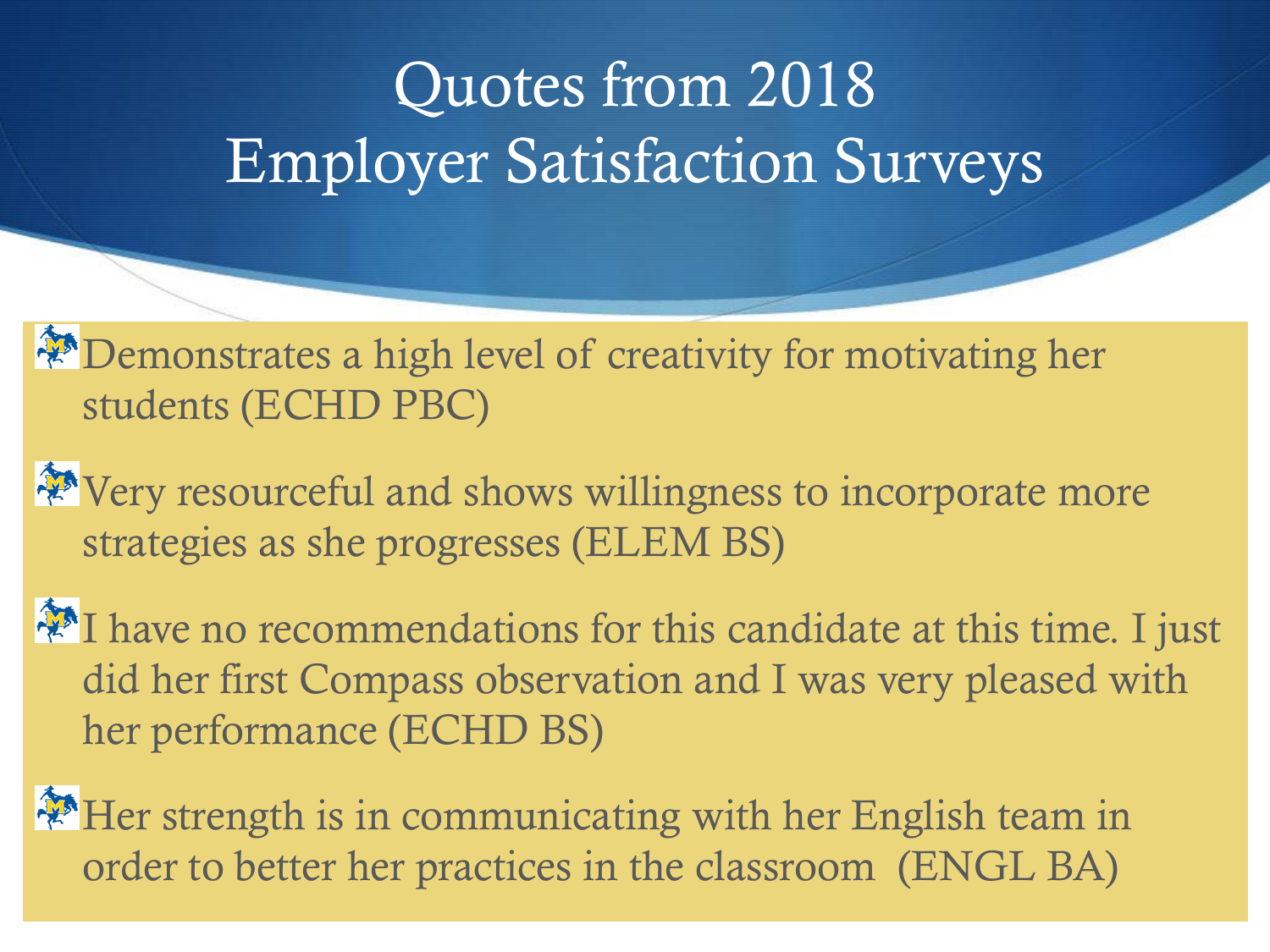## Employer Satisfaction Survey **Conclusions**

InTASC standards 1-10 show candidates scored at 'sufficiently prepared' for both semesters and undergraduate and alternative certification programs with mean scores of 3.5-4.0.

Secondary English ( $n=1$ ) showed consistent scoring at the 'not sufficiently prepared' level for multiple InTASC standards.

For both Spring and Fall 2018, employers listed Curriculum Design and Implementation in the top two recommendations at 20% and 25%, respectively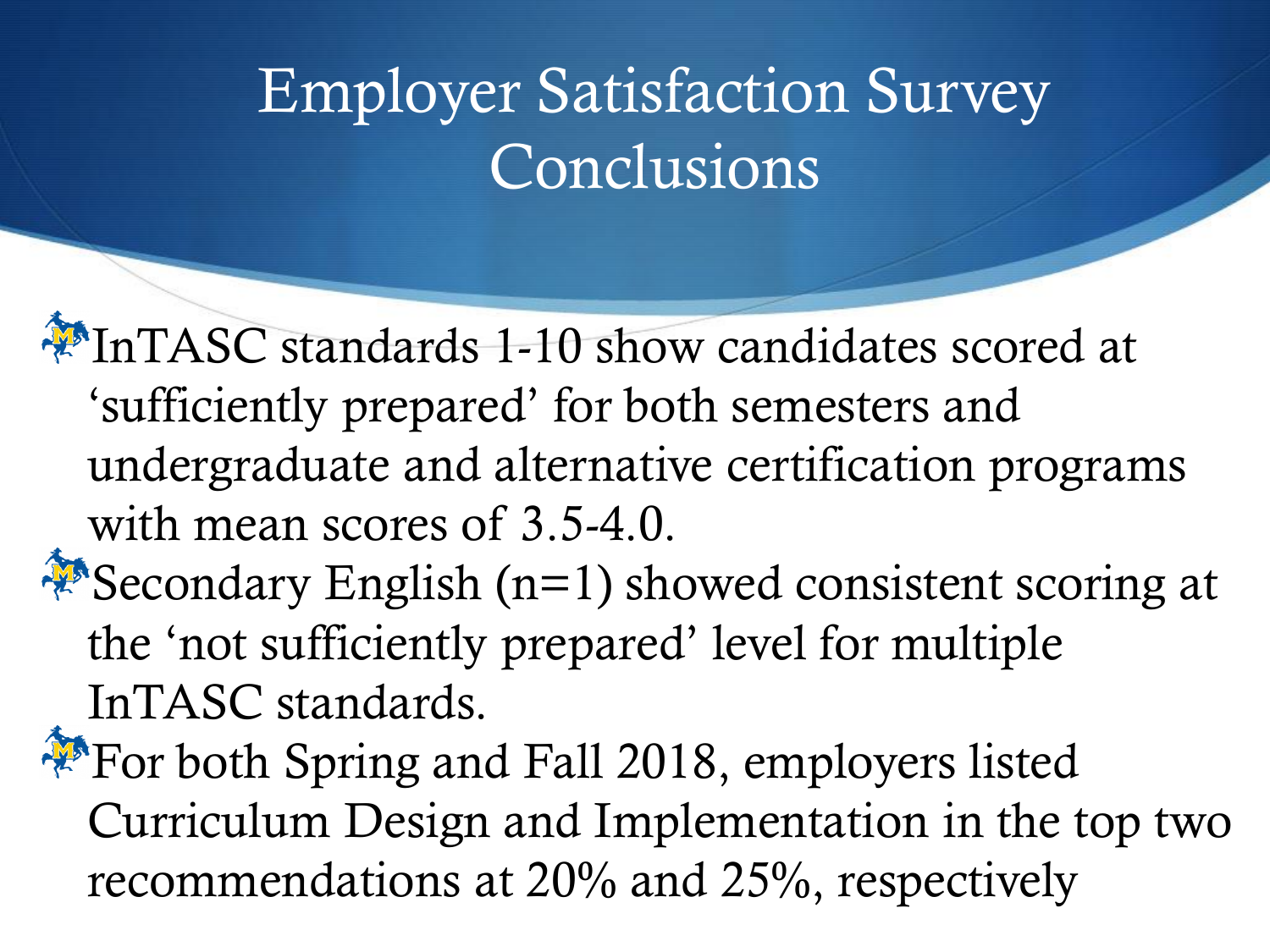# Employer Satisfaction Next Steps

The assessment course has been rewritten and aligned with the Senior Year Residency Performance Portfolio.

The Teaching Cycle which includes analysis of student summative data and student work samples is required for all methods courses.

A curriculum design/lesson planning course has been added to all initial certification programs

Repeatedly low participation has led the EPP to partner with Skyfactor to support creating and sending a survey using more modern technology applications. The EPP hopes that this will engage more participants and will also help with data collection and analysis of findings.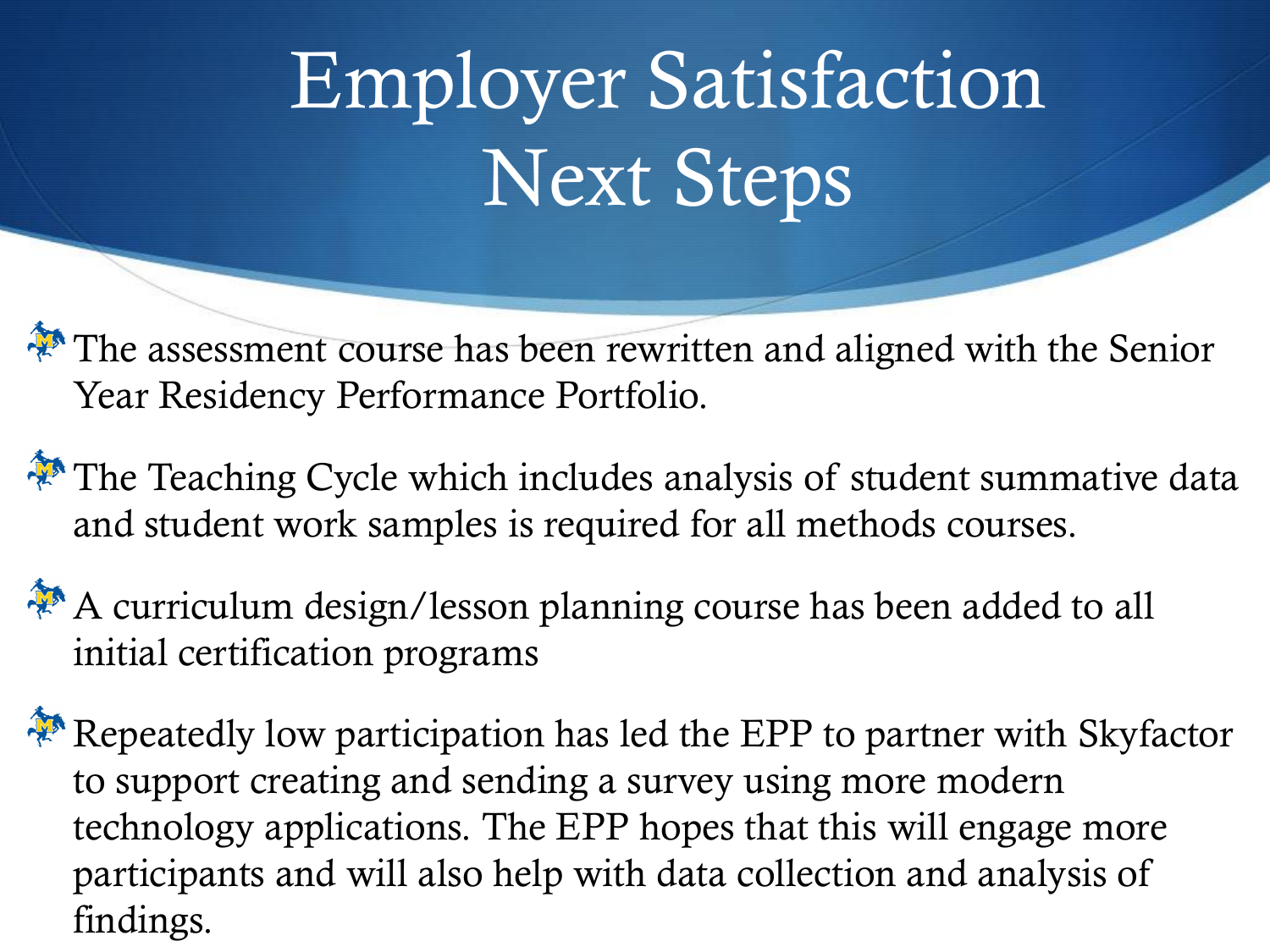MSU Created Survey: Completer Follow-up (CFS) *By the Numbers*

### Overall return rates:

Spring 2018 completers: 9%

Fall 2018 Completers: 22%

### Undergraduate and PBC

- $\star$  InTASC standards 1-10 had range scores of 3.0-4.0 for both semesters meaning all completers (n=10) scored at 'sufficiently prepared' or 'well prepared'.
- $\star$  The lowest mean score of 2.5 was noted for the Social Studies undergraduate program (n=2) for InTASC Standard 1.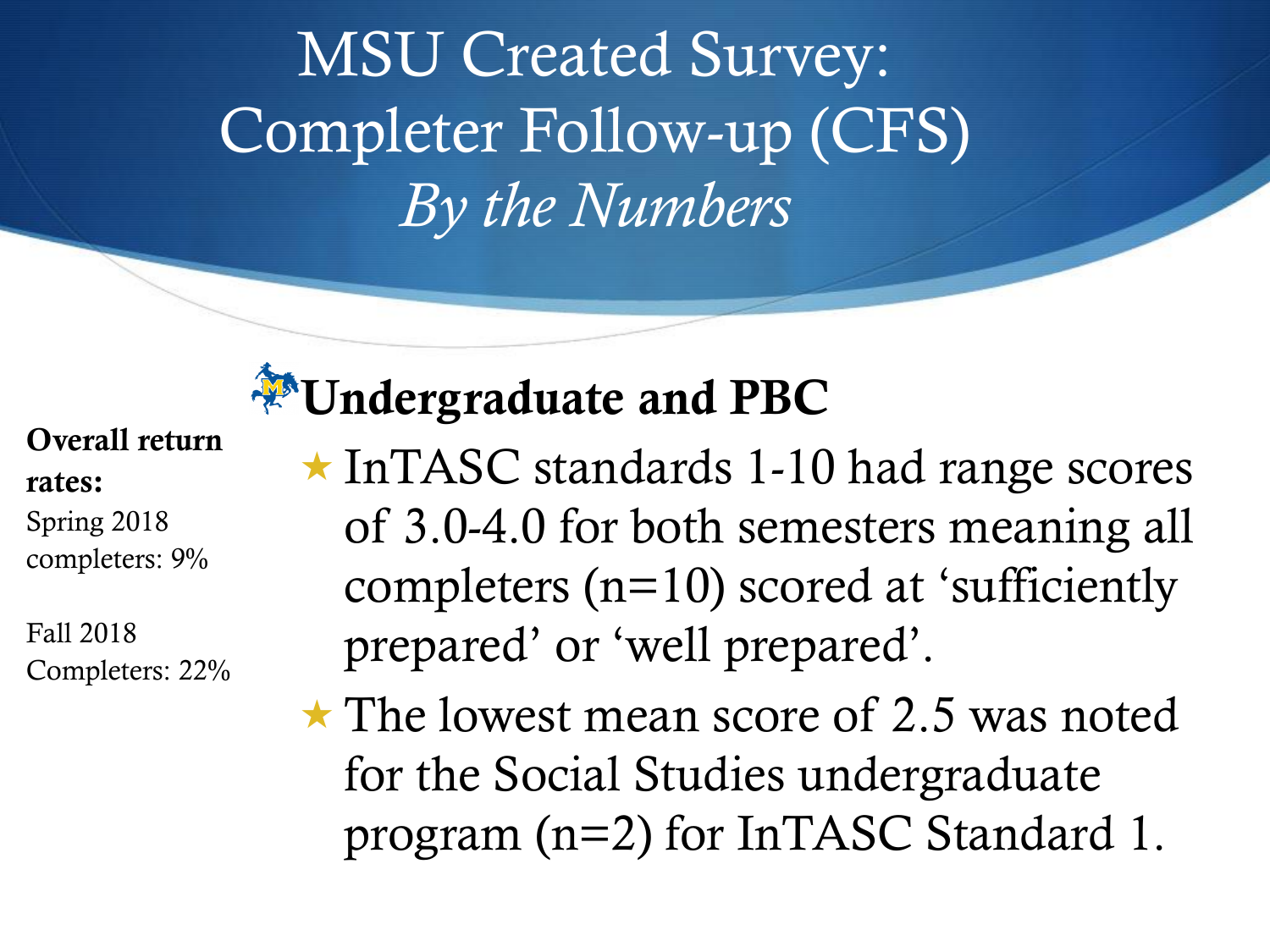MSU Created Survey: Completer Follow-up *In their own words… What are your toughest transitions from college to the classroom?*

### Spring 2018 Completers:

- $\star$  Classroom Environment and Management (44%)
- $\star$  Professional Dispositions  $(33%)$
- $\star$  Curriculum and Design and Implementation (22%)

### Fall 2018 Completers:

- $\star$  Classroom Environment and Management (44%)
- $\star$  Curriculum Design and Implementation (17%)
- $\star$  Student Assessment and Monitoring (17%)
- $\star$  Professional Dispositions  $(17\%)$
- $\star$  Quality of Instructional Practices (6%)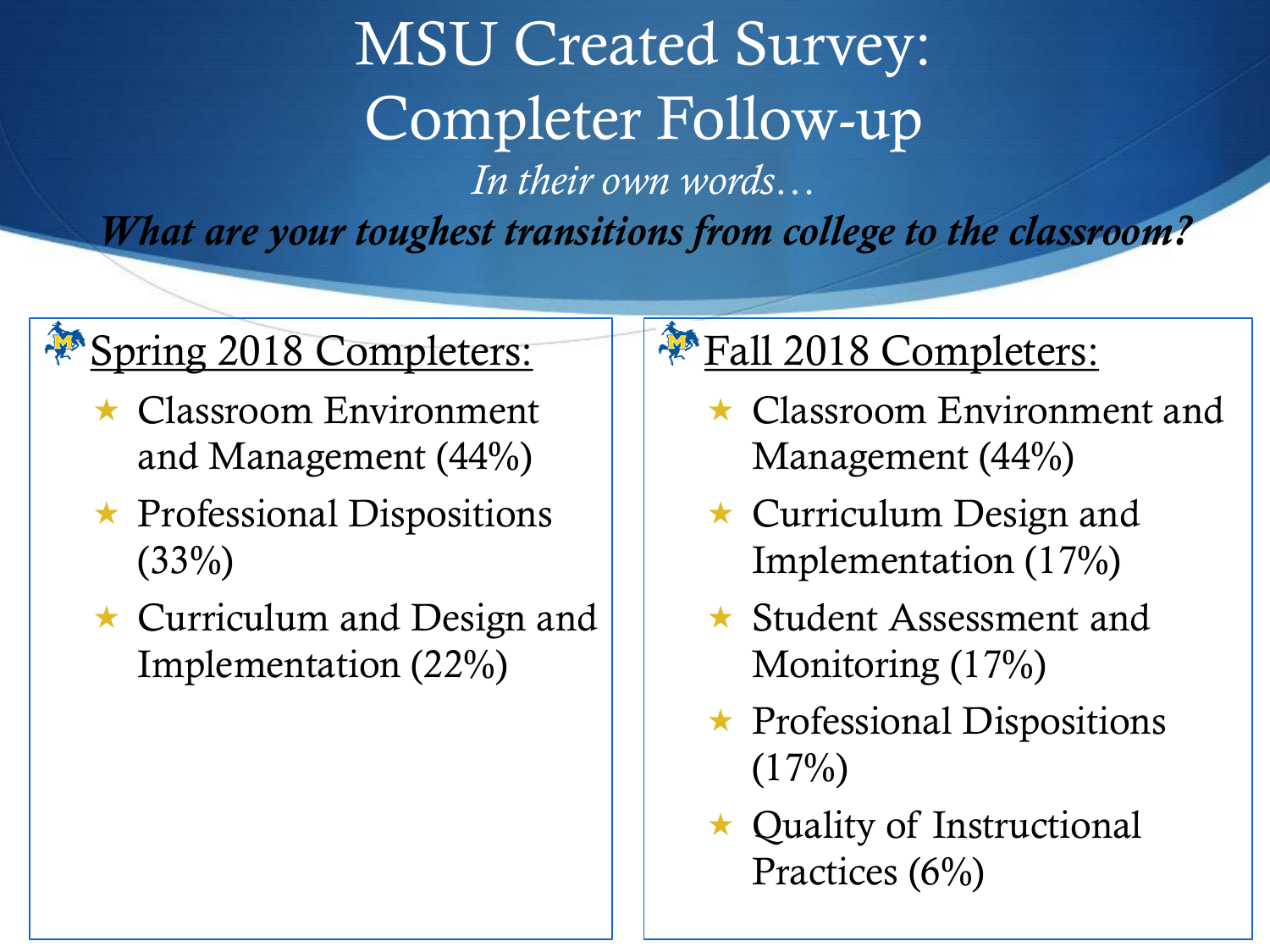## Quotes from 2018 Completer Follow-up Surveys

Classroom management has been something I have been struggling with, but I don't think it was because I was not sufficiently prepared. I came in during the middle of the school year after several other subs had already been filtering through before me as well. I think all of this contributes some of the chaos that happens in my classroom and why the students are harder to manage. (BS Business)

I believe most of a teacher candidate experience comes from within the classroom. I have learned majority of my knowledge, techniques, management, etc from being in the classroom and working with both students and colleagues. Seeing how a classroom functions and is managed helped me to become a better teacher. Being able to observe and monitor in different schools and classrooms, I was able to see different levels of learning and how to monitor different assessments. (BS Early Childhood)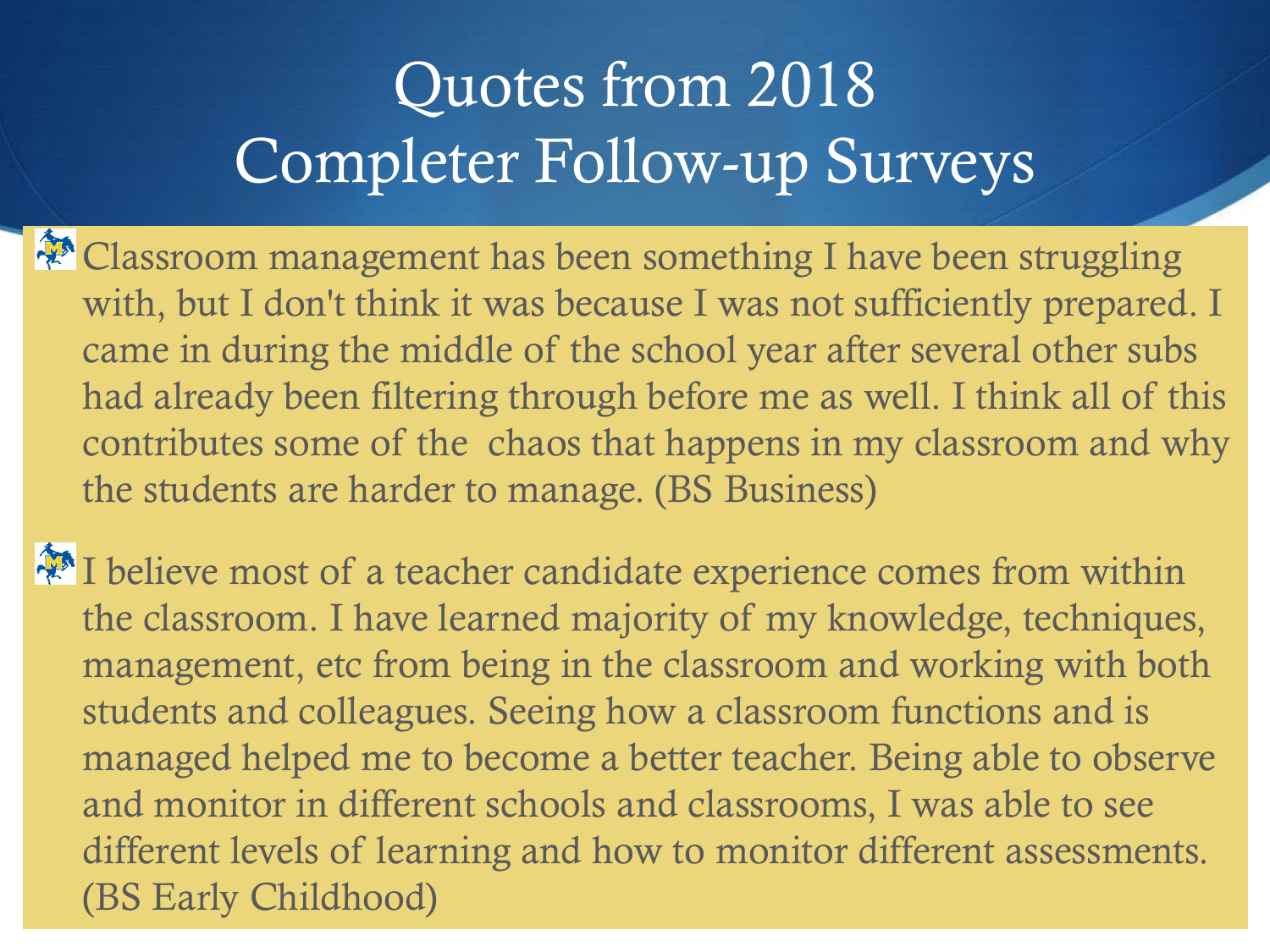## Completer Follow-up Survey Conclusions and Next Steps

CFS data indicates no trends can be established as each survey iteration shows strengths and challenges within the individual programs offered by the EPP (undergraduate, MAT, PBC).

Repeatedly low participation has led the EPP to partner with Skyfactor to support creating and sending a survey using more modern technology applications. The EPP hopes that this will engage more participants and will also help with data collection and analysis of findings.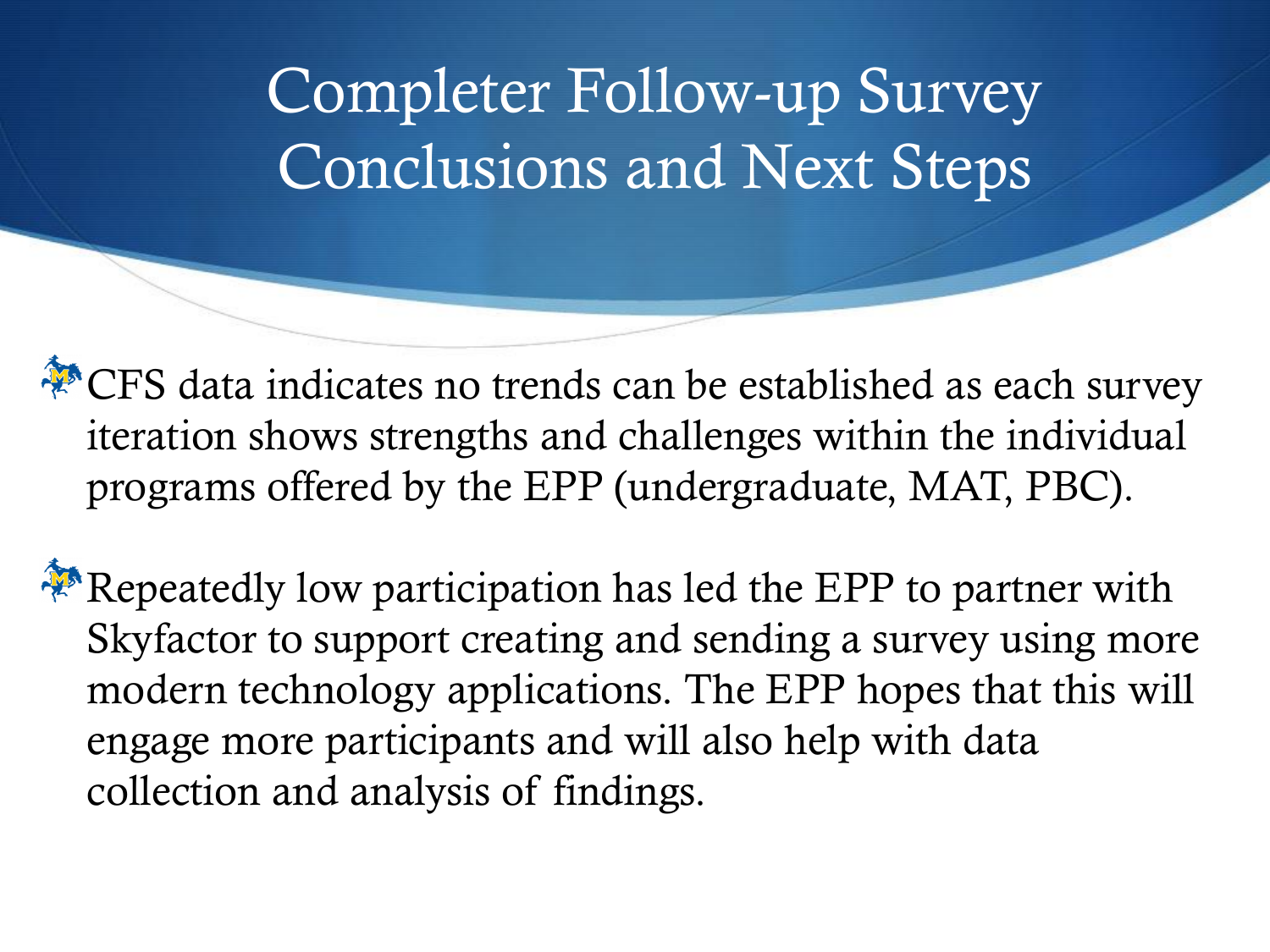## Employer Satisfaction Survey and Completer Follow-up Survey Comparison

| <b>InTASC</b>                | Completer<br>Follow-up | Employer<br>Satisfaction | <b>Difference</b> |
|------------------------------|------------------------|--------------------------|-------------------|
| Baccalaureate                | 3.56                   | 3.68                     | .12               |
| Alternative<br>Certification | 3.82                   | 4.0                      | .18               |

**Combined results for both CFS and ESS administered for** spring and fall 2018 indicated that employers rated completer abilities higher than our graduates by .12 for baccalaureate program completers and .18 for alternative certification program completers.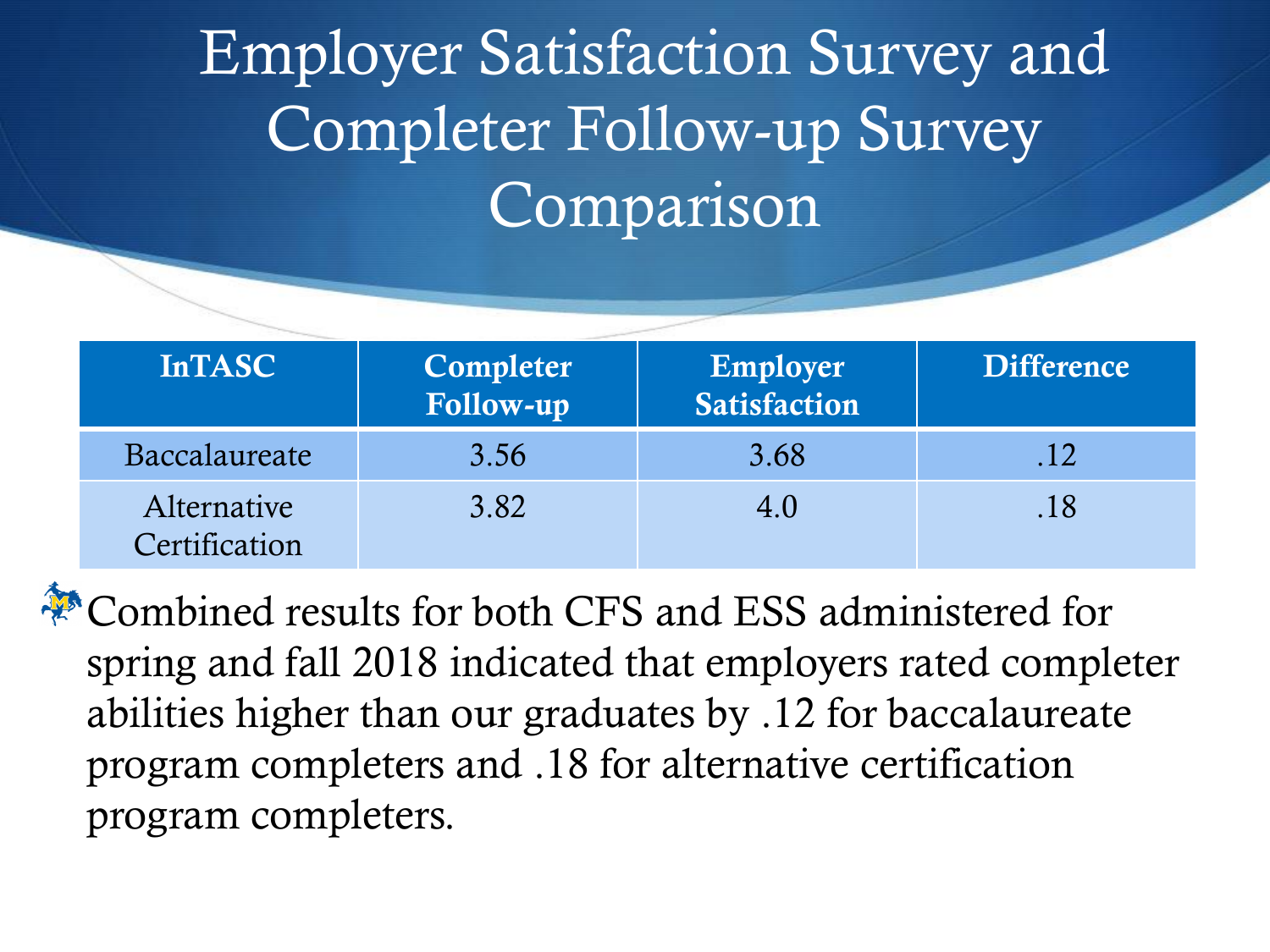### MSU Institutional Research Office Graduation/Matriculation Rates

Graduation-Matriculation Rates TAGS: CAEP standards 3.4, 5.3 and Standard 4: CAEP 8 Annual Reporting Measures: Graduation Rates

#### Graduation-Matriculation Rates for 2015, 2016, and 2017 initial certification program cohorts

| Program<br>Type | Cohort<br>Academic<br>Year | Accepted<br>into program | 1-2 Years<br>to Grad | 3 Years<br>to Grad | 4 Years to<br>Grad | 5 Years<br>to Grad | <b>Dropped</b><br>from<br><b>University</b> | <b>State</b><br>Completer | Earned<br><b>Different</b><br>Degree | Still<br><b>Enrolled In</b><br>Program |
|-----------------|----------------------------|--------------------------|----------------------|--------------------|--------------------|--------------------|---------------------------------------------|---------------------------|--------------------------------------|----------------------------------------|
| BACH            | 2014-2015                  | 112                      | N= 74<br>66%         | $N=5$<br>4%        | $N=2$<br>2%        | $N=1$<br>1%        | $N = 16$<br>14%                             |                           | $N = 14$<br>13%                      |                                        |
| <b>BACH</b>     | 2015-2016                  | 110                      | $N=66$<br>60%        | $N = 5$<br>5%      |                    |                    | $N=11$<br>10%                               |                           | $N=23$<br>21%                        |                                        |
| BACH            | 2016-2017                  | 110                      | $N=76$<br>69%        | $N=7$<br>6%        |                    |                    | $N = 8$<br>7%                               |                           | $N=18$<br>16%                        | $N=1$<br>1%                            |
|                 |                            |                          |                      |                    |                    |                    |                                             |                           |                                      |                                        |
| PBC             | 2014-2015                  | 25                       | $N=19$<br>76%        |                    | $N=1$<br>4%        |                    | $N=4$<br>16%                                | $N=1$<br>4%               |                                      |                                        |
| PBC             | 2015-2016                  | 27                       | $N=15$<br>56%        |                    |                    |                    | $N = 11$<br>41%                             | $N=1$<br>4%               |                                      |                                        |
| PBC             | 2016-2017                  | 20                       | $N=11$<br>55%        |                    |                    |                    | $N=5$<br>25%                                | $N=2$<br>10%              |                                      | $N=2$<br>10%                           |
|                 |                            |                          |                      |                    |                    |                    |                                             |                           |                                      |                                        |
| MAT             | 2014-2015                  | 30                       | $N=22$<br>73%        | $N=1$<br>3%        | $N=1$<br>3%        |                    | $N=6$<br>20%                                |                           |                                      |                                        |
| MAT             | 2015-2016                  | 25                       | $N=20$<br>80%        | $N=1$<br>4%        |                    |                    | $N=4$<br>16%                                |                           |                                      |                                        |
| MAT             | 2016-2017                  | 21                       | $N = 14$<br>67%      | $N=2$<br>9%        |                    |                    | $N=5$<br>23%                                |                           |                                      |                                        |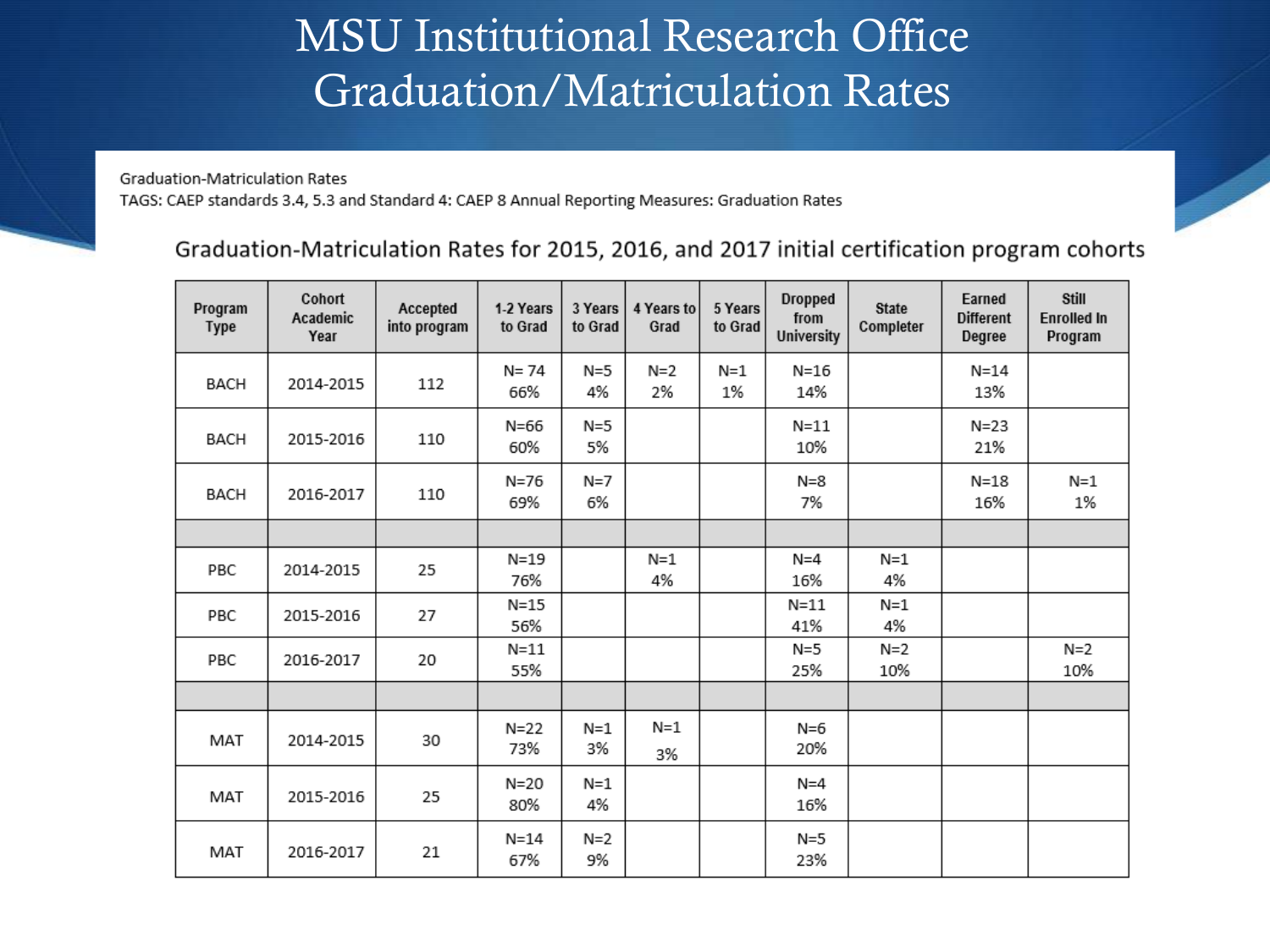Graduation/Matriculation Rates Initial-certification Programs Next Steps

During summer 2019, all PBC and MAT coursework will be redesigned to become online programs. Many of our candidates are working as classroom teachers and travel from long distances to attend face-to-face classes. This should alleviate the time constraints of working a full-time job and attending night classes several times a week.

We have added pre-selected videos as part of the field experience requirements that are aligned to course assignments and standards to support candidates having less time away from their full-time teaching assignments.

We have also added Praxis workshops, created by faculty who are experts in the content. This extra support is for those candidates that cannot progress in the program without passage of Praxis I or II.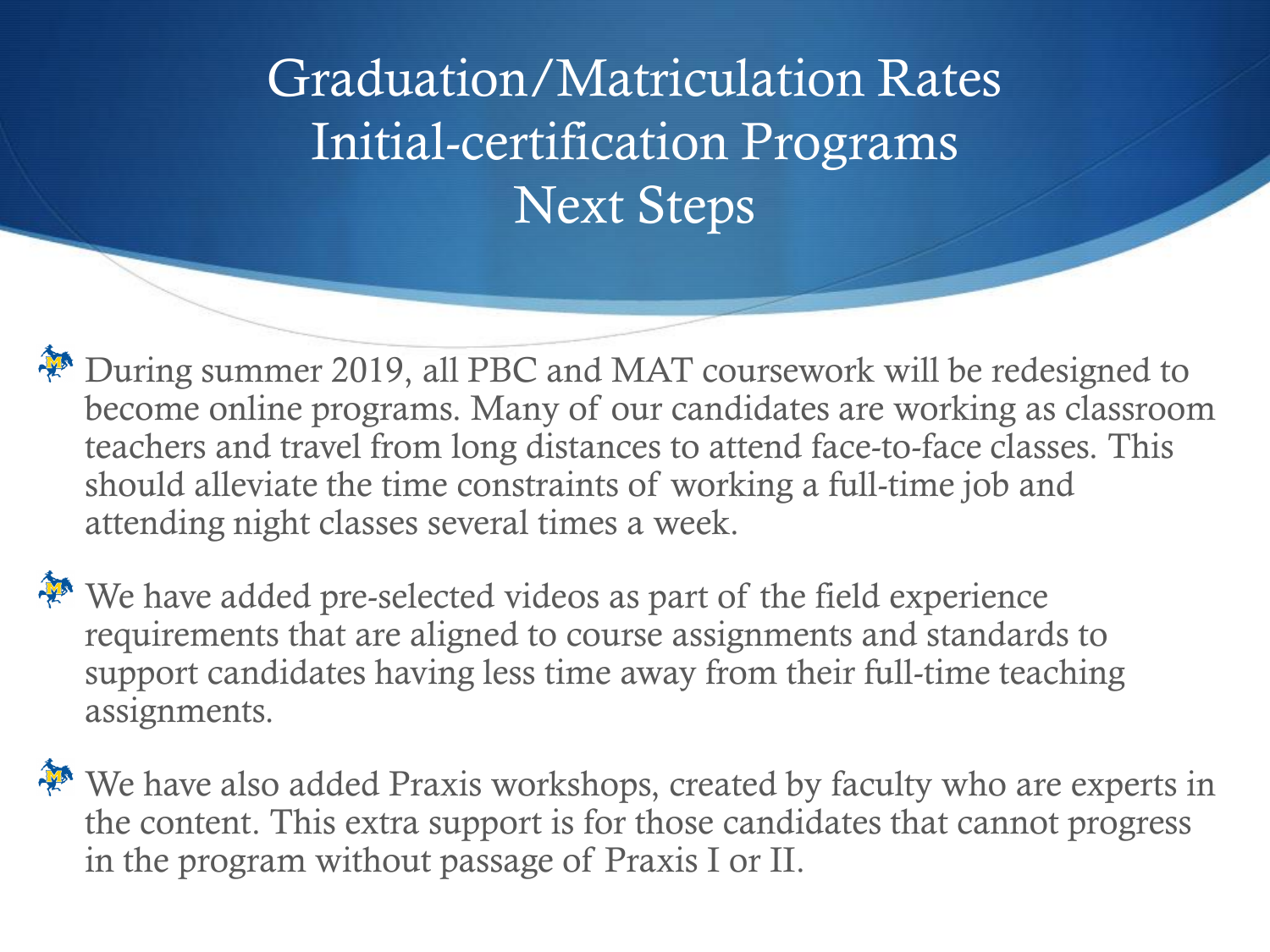## Teach Louisiana: Licensure and Employment Rates (Initial Certification Programs)

### Undergraduate

| Year    | Number of<br>graduates | Percentage that<br>began teaching<br>year immediately | Percentage that<br>was granted state<br>license |
|---------|------------------------|-------------------------------------------------------|-------------------------------------------------|
| 2014-15 | 81                     | $82\%$ (n=66)                                         | $99\% (n=80)$                                   |
| 2015-16 | 85                     | $79\% (n=67)$                                         | $97\%$ (n=82)                                   |
| 2016-17 | 87                     | $56\%$ (n=49)                                         | $97\%$ (n=84)                                   |

### Alternative Certification

| Year    | Number of<br>graduates | Percentage that<br>began teaching<br>year immediately | Percentage that<br>was granted state<br>license |
|---------|------------------------|-------------------------------------------------------|-------------------------------------------------|
| 2014-15 | 40                     | $78\%$ (n=31)                                         | $100\%$                                         |
| 2015-16 | 38                     | $76\%$ (n=29)                                         | $97\%$ (n=37)                                   |
| 2016-17 | 39                     | $82\%$ (n=32)                                         | $97\%$ (n=38)                                   |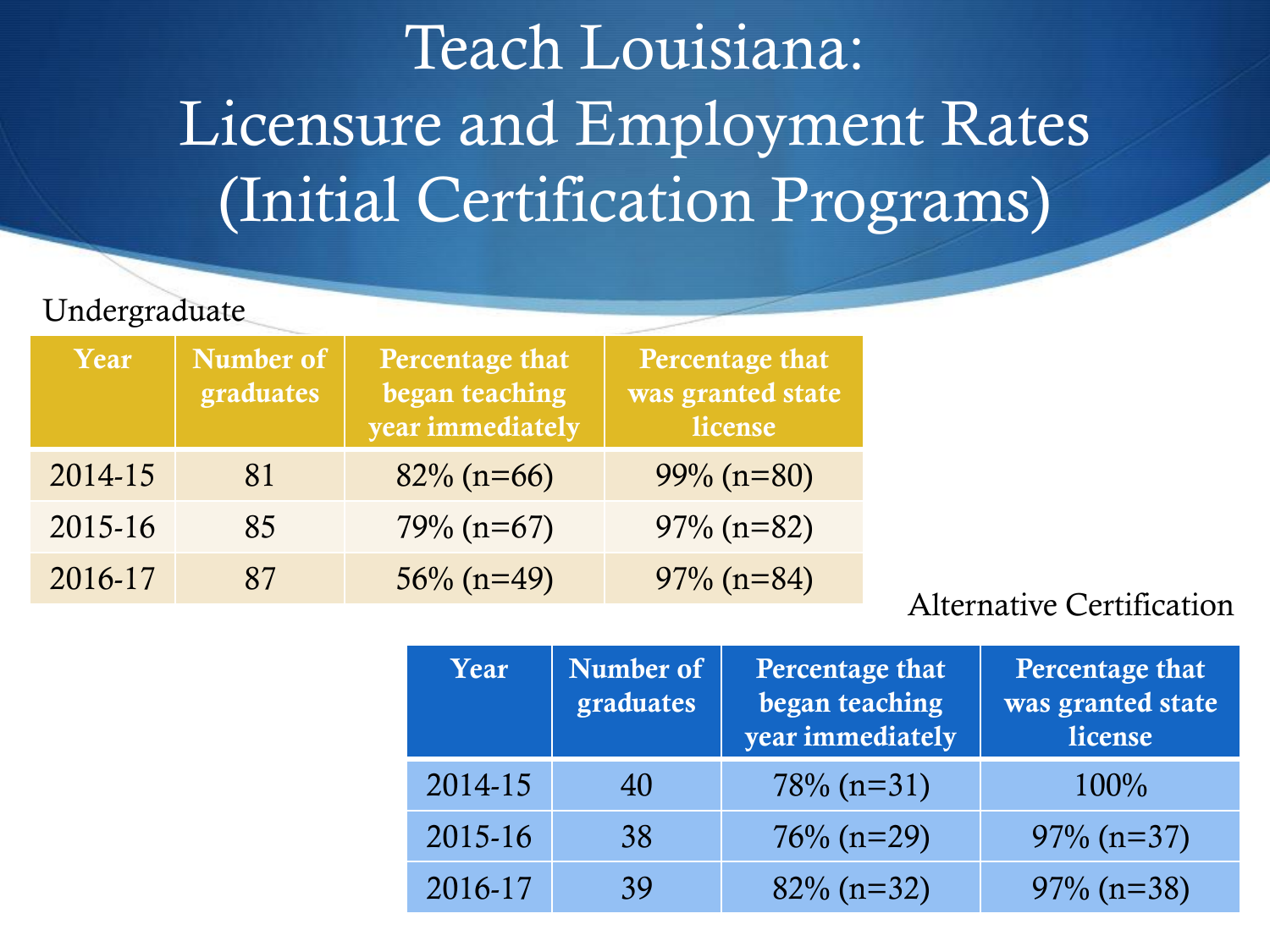## Teach Louisiana: Graduation and Licensure Rates Advanced Programs

| <b>Degree</b>               | Program                       | Semester/Year    | # of<br><b>Completers</b> | <b>Concentration</b>       | <b>Added to</b><br>Certificate | <b>Eligible to Add</b><br>to Certificate | <b>Attempted and</b><br><b>Passed Exam</b> |  |  |
|-----------------------------|-------------------------------|------------------|---------------------------|----------------------------|--------------------------------|------------------------------------------|--------------------------------------------|--|--|
| <b>Master of Education</b>  | <b>Educational Leadership</b> | <b>Fall 2018</b> | 5                         |                            |                                |                                          | $n=3$<br>67%                               |  |  |
|                             |                               | Spring 2019      |                           |                            |                                |                                          | $n=1$<br>100%                              |  |  |
|                             |                               |                  |                           |                            |                                |                                          |                                            |  |  |
| Master of Education         | Curriculum and Instruction    | <b>Fall 2018</b> | 2                         | <b>Academically Gifted</b> |                                | 2                                        |                                            |  |  |
|                             |                               | Spring 2019      |                           | Secondary                  |                                |                                          |                                            |  |  |
|                             |                               |                  |                           |                            |                                |                                          |                                            |  |  |
| <b>Education Specialist</b> | <b>Educational Leadership</b> | <b>Fall 2018</b> |                           |                            |                                |                                          | $n = 1$<br>100%                            |  |  |
|                             |                               | Spring 2019      |                           |                            |                                |                                          | $n=0$                                      |  |  |
|                             |                               |                  |                           |                            |                                |                                          |                                            |  |  |
| <b>Master of Education</b>  | <b>School Counseling</b>      | <b>Fall 2018</b> | 4                         |                            |                                | 2                                        | $n=4$<br>100%                              |  |  |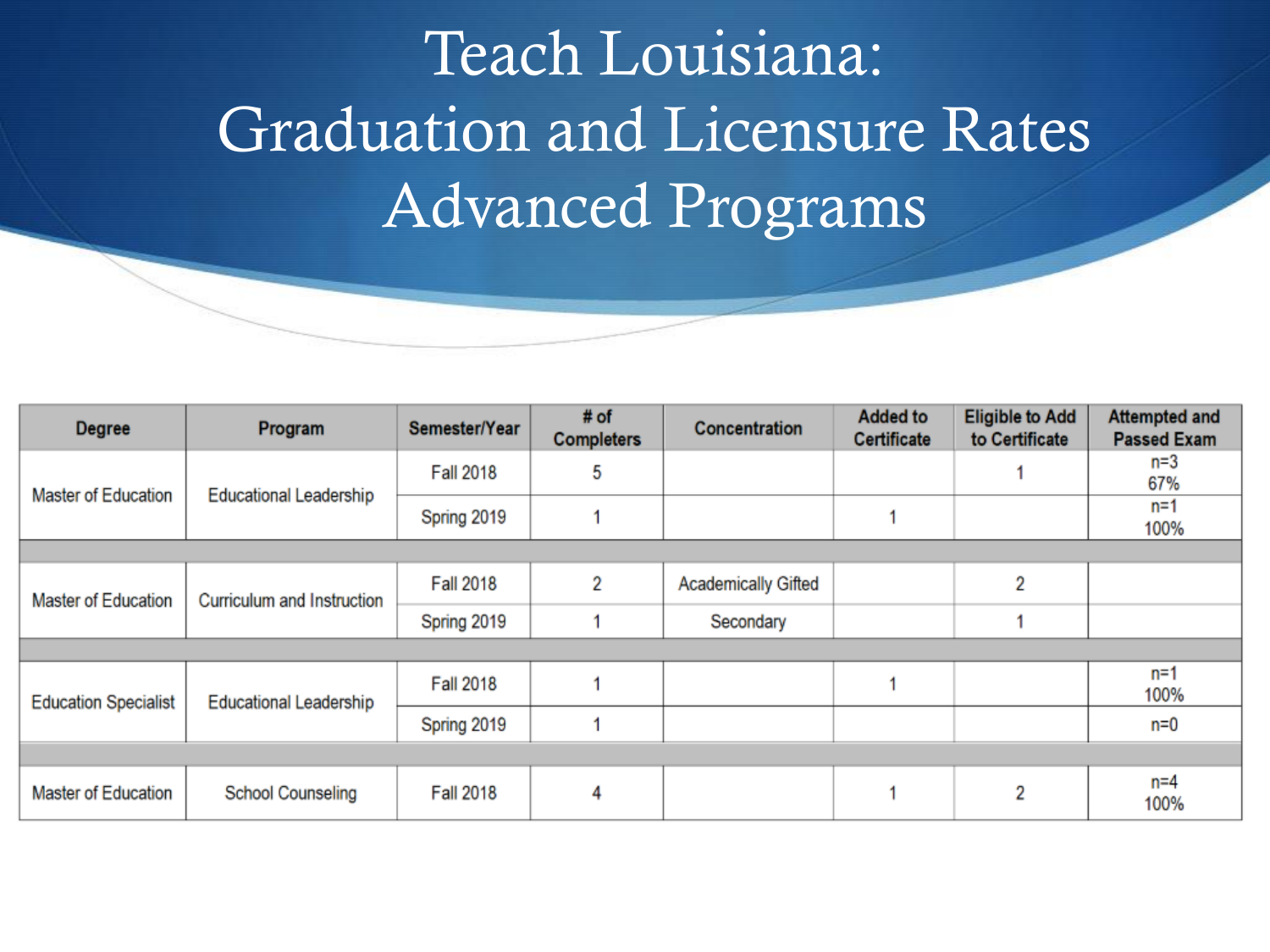Graduation and Licensure Rates Advanced Programs Next Steps

Newly redesigned Master of Education in Curriculum and Instructions programs in place for 2020-2021

Continue the Mentor Teacher Training pathways for 2020-2021:

- Professional Development
- $\star$  Embedded in the Master of Education programs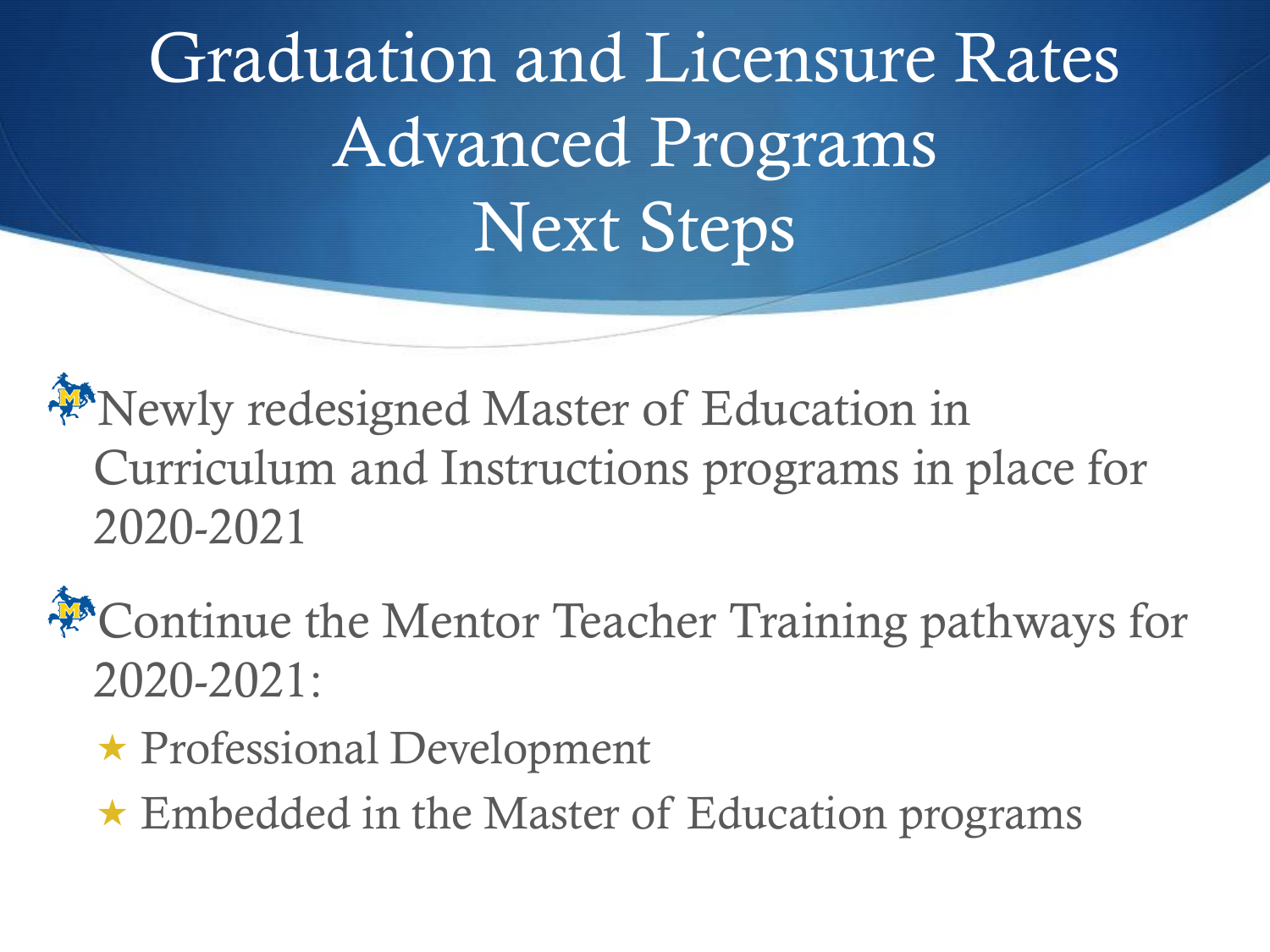## United States Department of Education: MSU Loan Default Rates

| <b>Fiscal Year</b>              | 2016     | 2015     | 2014   | 2013     |
|---------------------------------|----------|----------|--------|----------|
| Default rate                    | 13.6%    | $9.9\%$  | $11\%$ | $12.4\%$ |
| $\#$ in default                 | 227      | 178      | 195    | 224      |
| $#$ in repayment                | 1.662    | 1,795    | 1,758  | 1,805    |
| National cohort<br>default rate | $10.1\%$ | $10.8\%$ |        |          |